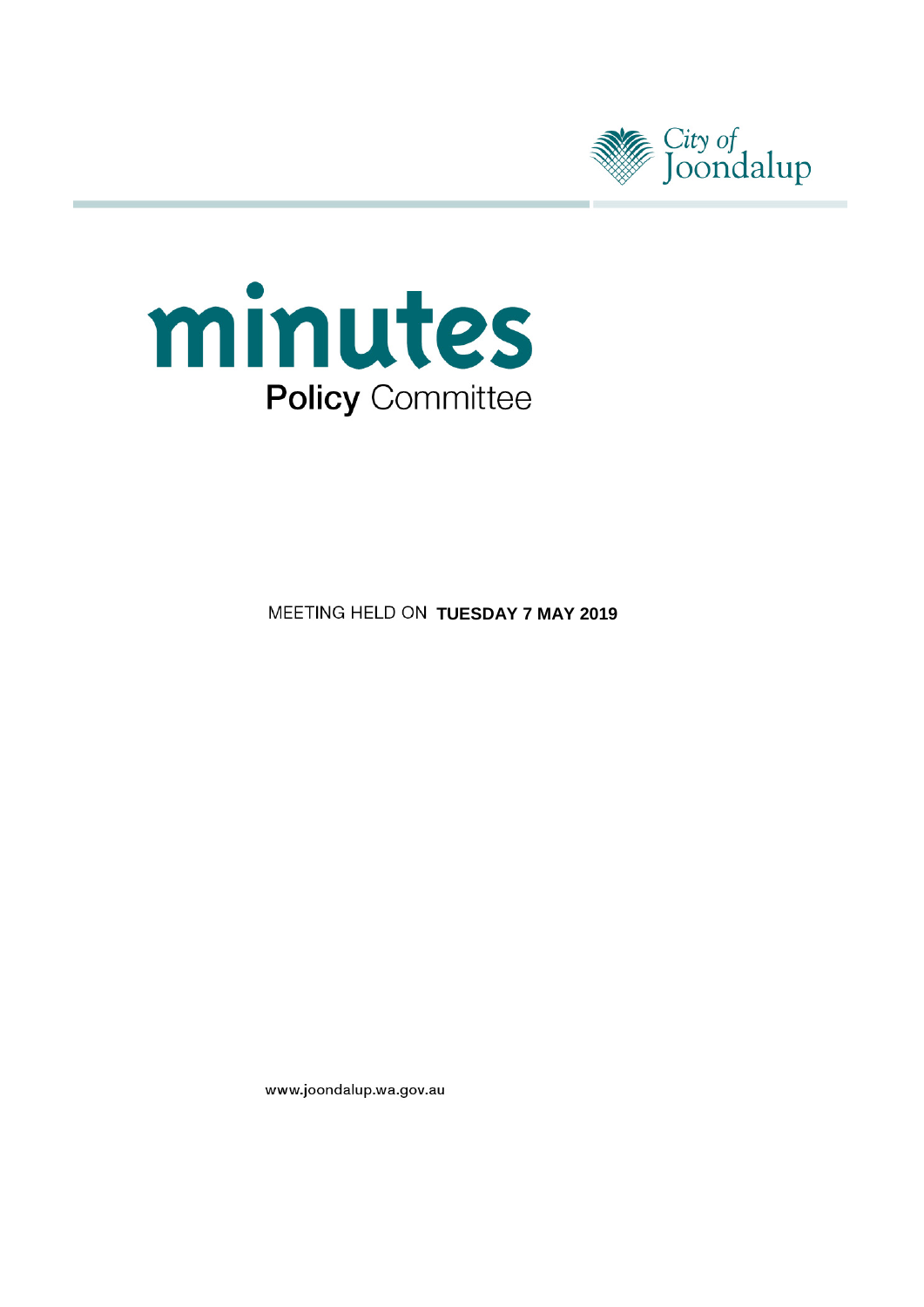## **TABLE OF CONTENTS**

| Item No.       | <b>Title</b>                                                                                          | Page No. |
|----------------|-------------------------------------------------------------------------------------------------------|----------|
|                | <b>Declaration of Opening</b>                                                                         | 3        |
|                | <b>Declarations of Interest</b>                                                                       | 4        |
|                | Apologies / Leave of absence                                                                          | 4        |
|                | <b>Confirmation of Minutes</b>                                                                        | 4        |
|                | Announcements by the Presiding Member without discussion                                              | 4        |
|                | Identification of matters for which the meeting may be closed<br>to the public                        | 5        |
|                | <b>Petitions and Deputations</b>                                                                      | 5        |
|                | <b>Reports</b>                                                                                        | 6        |
| 1              | Review of City's Investment Policy                                                                    | 6        |
| $\overline{2}$ | Outcomes-Based Framework on the Permissibility of Acceptable<br><b>Materials for Verge Treatments</b> | 17       |
| 3              | <b>Coastal Limestones Hazards Policy Review</b>                                                       | 23       |
|                | <b>Urgent Business</b>                                                                                | 28       |
|                | Motions of which previous notice has been given                                                       | 28       |
|                | <b>Requests for Reports for future consideration</b>                                                  | 28       |
|                | <b>Closure</b>                                                                                        | 28       |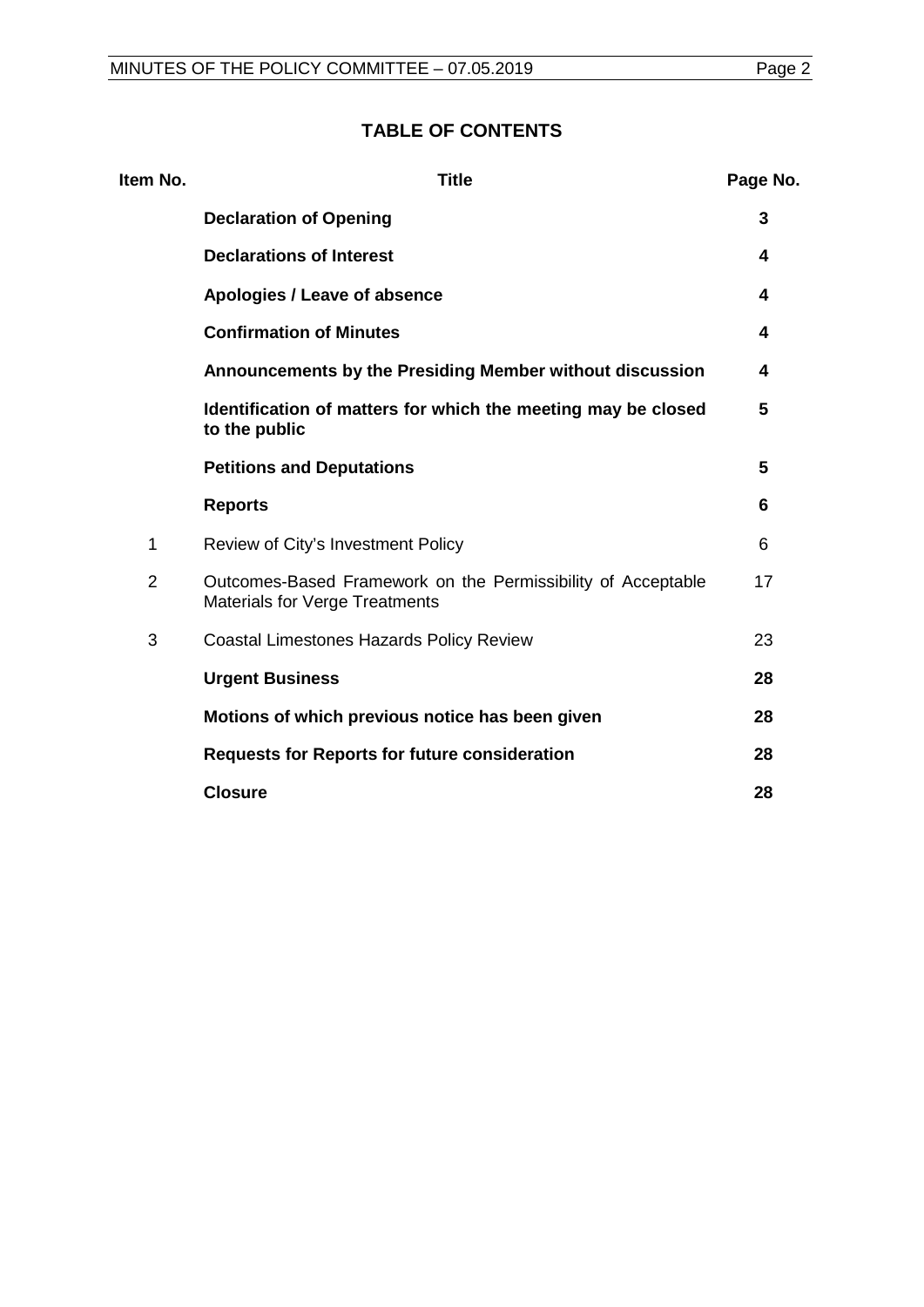# **CITY OF JOONDALUP**

## **MINUTES OF THE POLICY COMMITTEE MEETING HELD IN CONFERENCE ROOM 2, JOONDALUP CIVIC CENTRE, BOAS AVENUE, JOONDALUP ON TUESDAY 7 MAY 2019.**

## **ATTENDANCE**

## **Committee Members**

| Mayor Hon. Albert Jacob, JP |                         |                              |
|-----------------------------|-------------------------|------------------------------|
| Cr Russ Fishwick, JP        | Deputising for Cr Dwyer |                              |
| Cr John Chester             |                         |                              |
| Cr Kerry Hollywood          |                         | absent from 5.46pm to 5.48pm |
| Cr Philippa Taylor          | Deputising for Cr Jones |                              |
| Cr Michael Norman           |                         |                              |
|                             |                         |                              |

## **Officers**

Mrs Deborah Gouges

Mr Mike Tidy **Director Corporate Services**<br>Mr Jamie Parry **Director Governance and St** Mr Jamie Parry **Director Governance and Strategy**<br>
Mr Nico Claassen **Director Infrastructure Services** Mr Nico Claassen Director Infrastructure Services<br>
Mr Roney Oommen Manager Financial Services Mr Roney Oommen Manager Financial Services *to 6.26pm* Manager Governance<br>Governance Officer

In the absence of both the Presiding Member and Deputy Presiding Member and in accordance with section 5.14 of the *Local Government Act 1995*, it was agreed by those committee members present at the Policy Committee meeting that Mayor Hon. Albert Jacob, JP be responsible for the conduct of the proceedings / meeting.

## <span id="page-2-0"></span>**DECLARATION OF OPENING**

<span id="page-2-1"></span>The Presiding Member declared the meeting open at 5.45pm.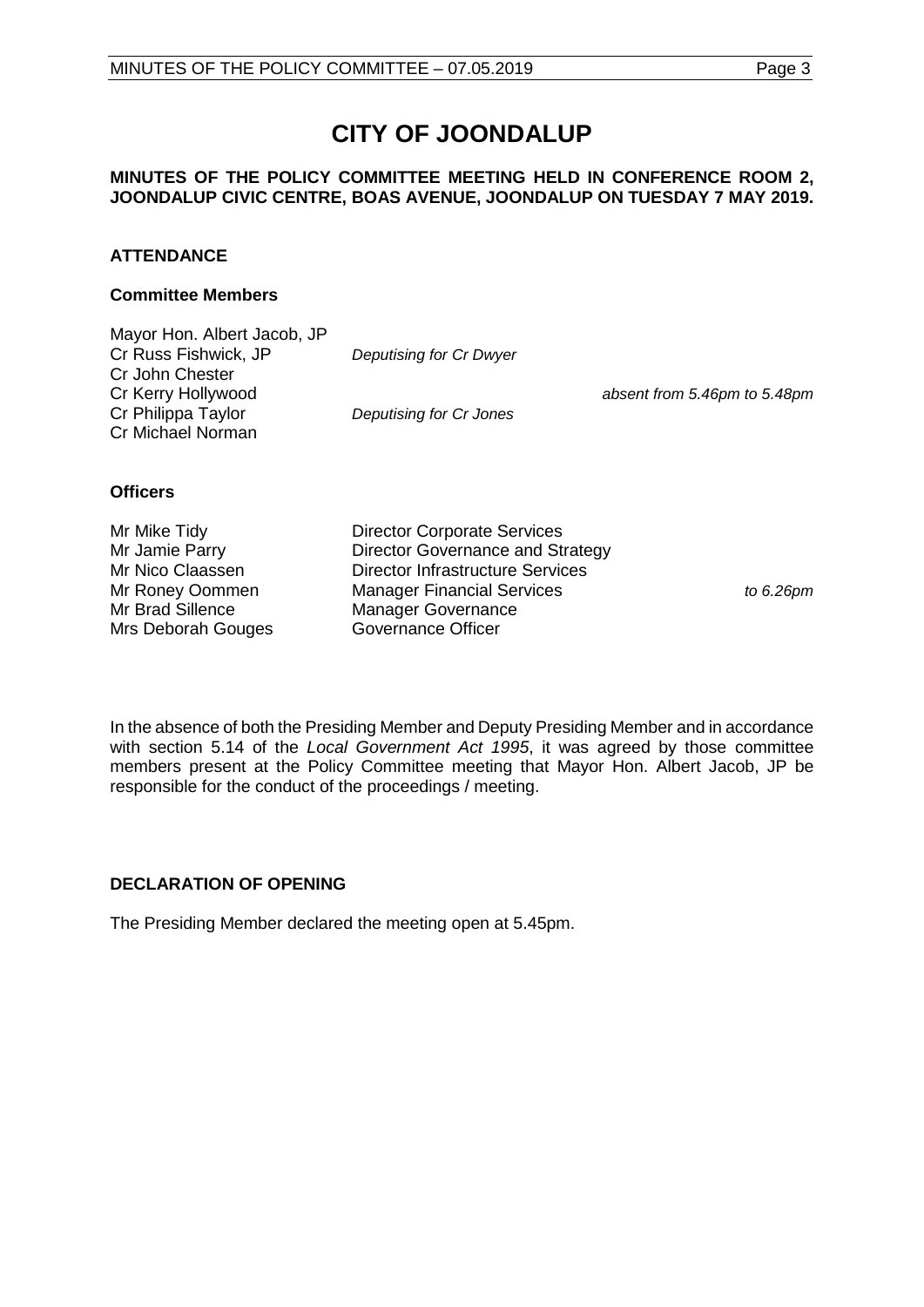## **DECLARATIONS OF INTEREST**

Nil.

<span id="page-3-0"></span>*Cr Hollywood left the room at 5.46pm.*

## **APOLOGIES / LEAVE OF ABSENCE**

## **Apology:**

Cr Russell Poliwka.

## **Leave of Absence Previously Approved:**

| Cr Nige Jones                      |
|------------------------------------|
| Cr Sophie Dwyer                    |
| <b>Cr Christine Hamilton-Prime</b> |
| Cr Sophie Dwyer                    |
| Cr John Logan                      |
| Cr Sophie Dwyer                    |
| Cr Kerry Hollywood                 |

5 to 10 May 2019 inclusive; 5 to 12 May 2019 inclusive; 5 to 24 May 2019 inclusive; 28 May to 3 June 2019 inclusive; 1 to 9 June 2019 inclusive; 26 June to 31 July 2019 inclusive; 23 July to 27 August 2019 inclusive.

## <span id="page-3-1"></span>**CONFIRMATION OF MINUTES**

## MINUTES OF THE POLICY COMMITTEE HELD ON 25 FEBRUARY 2019 AND SPECIAL POLICY COMMITTEE MEETING HELD ON 2 APRIL 2019

**MOVED Cr Norman, SECONDED Cr Chester that the minutes of the meeting of the Policy Committee held on 25 February 2019 and the Special Policy Committee meeting held on 2 April 2019 be confirmed as a true and correct record.**

#### **The Motion was Put and CARRIED (5/0)**

**In favour of the Motion:** Mayor Jacob, Crs Chester, Fishwick, Norman and Taylor.

## <span id="page-3-2"></span>**ANNOUNCEMENTS BY THE PRESIDING MEMBER WITHOUT DISCUSSION**

<span id="page-3-3"></span>Nil.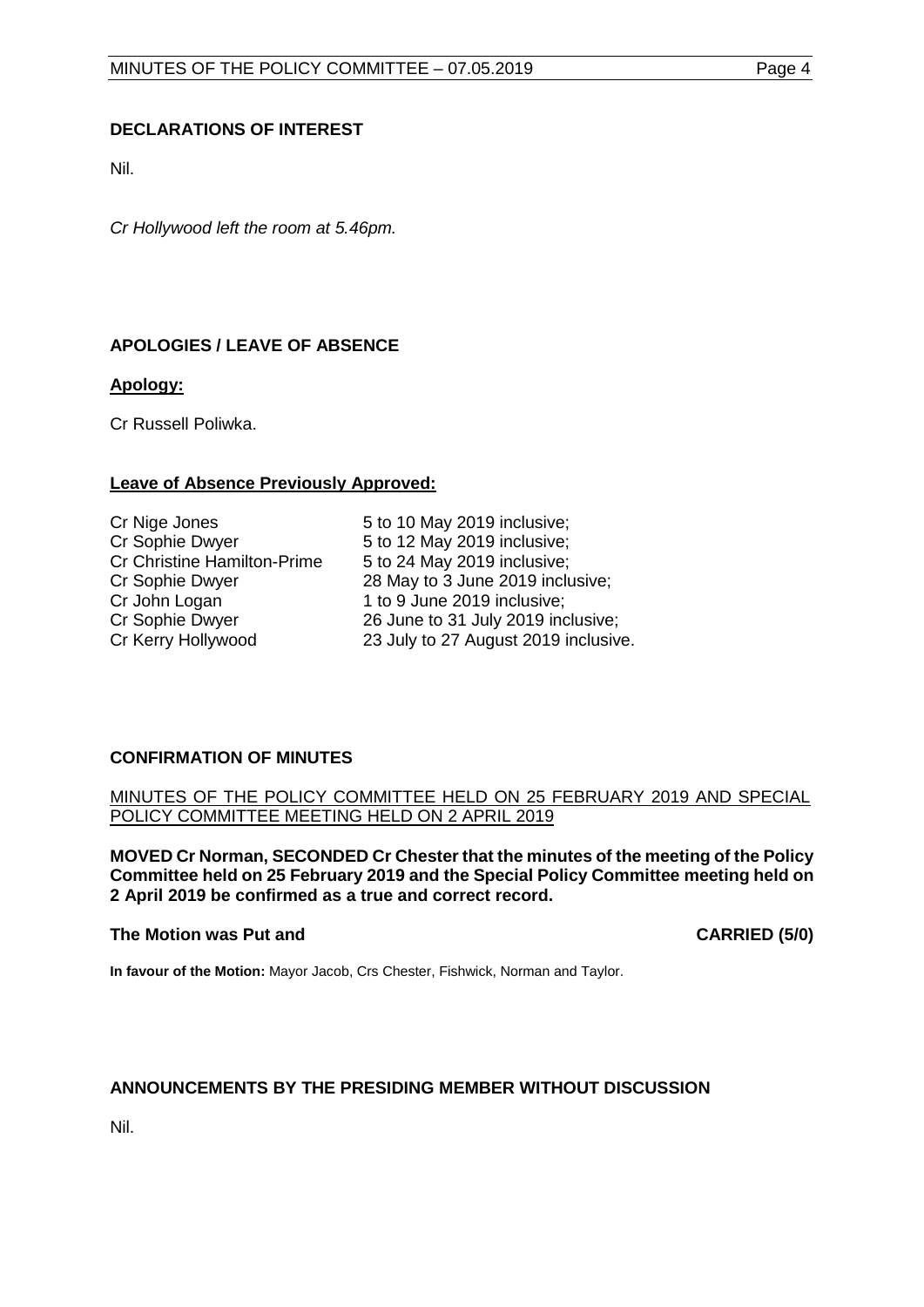## **IDENTIFICATION OF MATTERS FOR WHICH THE MEETING MAY BE CLOSED TO THE PUBLIC**

In accordance with Clause 5.2 of the City's *Meeting Procedures Local Law 2013*, this meeting was not open to the public.

## <span id="page-4-0"></span>**PETITIONS AND DEPUTATIONS**

Nil.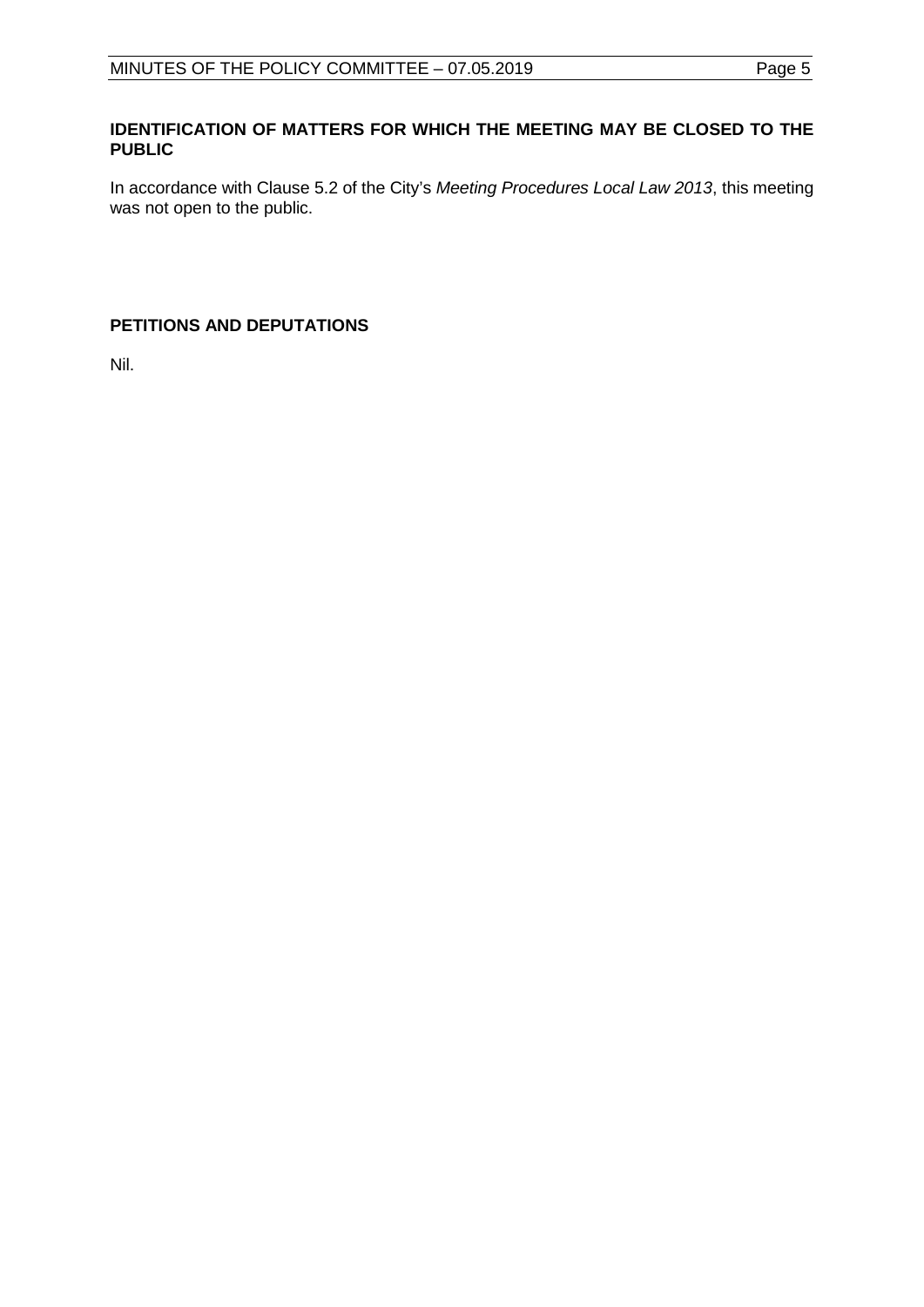## <span id="page-5-0"></span>**REPORTS**

<span id="page-5-1"></span>

| <b>ITEM1</b>                          | <b>REVIEW OF CITY'S INVESTMENT POLICY</b>                                                                                                                                                        |
|---------------------------------------|--------------------------------------------------------------------------------------------------------------------------------------------------------------------------------------------------|
| <b>WARD</b>                           | All                                                                                                                                                                                              |
| <b>RESPONSIBLE</b><br><b>DIRECTOR</b> | Mr Mike Tidy<br><b>Corporate Services</b>                                                                                                                                                        |
| <b>FILE NUMBER</b>                    | 101272, 101515                                                                                                                                                                                   |
| <b>ATTACHMENT</b>                     | Attachment 1<br><b>Investment Policy</b>                                                                                                                                                         |
| <b>AUTHORITY / DISCRETION</b>         | Executive - The substantial direction setting and oversight<br>role of Council, such as adopting plans and reports,<br>accepting tenders, directing operations, setting and<br>amending budgets. |

## **PURPOSE**

For Council to consider options for the management of the City's *Investment Policy* to support greater investment of surplus funds with financial institutions that do not support fossil fuel industries.

## **EXECUTIVE SUMMARY**

At its meeting held on 16 October 2018 (C18-10/18 refers), Council resolved to request the Chief Executive Officer to prepare a report examining the options for the City to change its risk appetite and *Investment Policy* to place a greater percentage of invested funds in institutions that have all (or a great majority) of their portfolio in fossil fuel free investments, providing that in doing so the City can secure a rate of return that is at least equal to the alternative offered by other institutions.

The City's *Investment Policy* governs the investment of the City's surplus operational funds that may be available from time to time, as well as funds held in the City's reserve and trust accounts. The current policy was originally adopted by Council at its meeting held on 15 April 2008 (CJ052-04/08 refers) and has regularly been reviewed, most recently at the Council meeting held on 10 October 2017 (CJ170/10-17 refers).

Security of investments is the primary consideration when managing public funds, as outlined in the City's *Investment Policy*. Preservation of capital, liquidity, and return on investment are the overriding principles that underpin the City's approach to investments.

After consideration of the City's existing *Investment Policy* and its primary considerations and overriding principles, the risks associated with extending investment policy limits and counterpart limits that would be required to increase the investment in non-fossil fuel investing financial institutions it is therefore recommended that Council does not change its existing Investment Policy.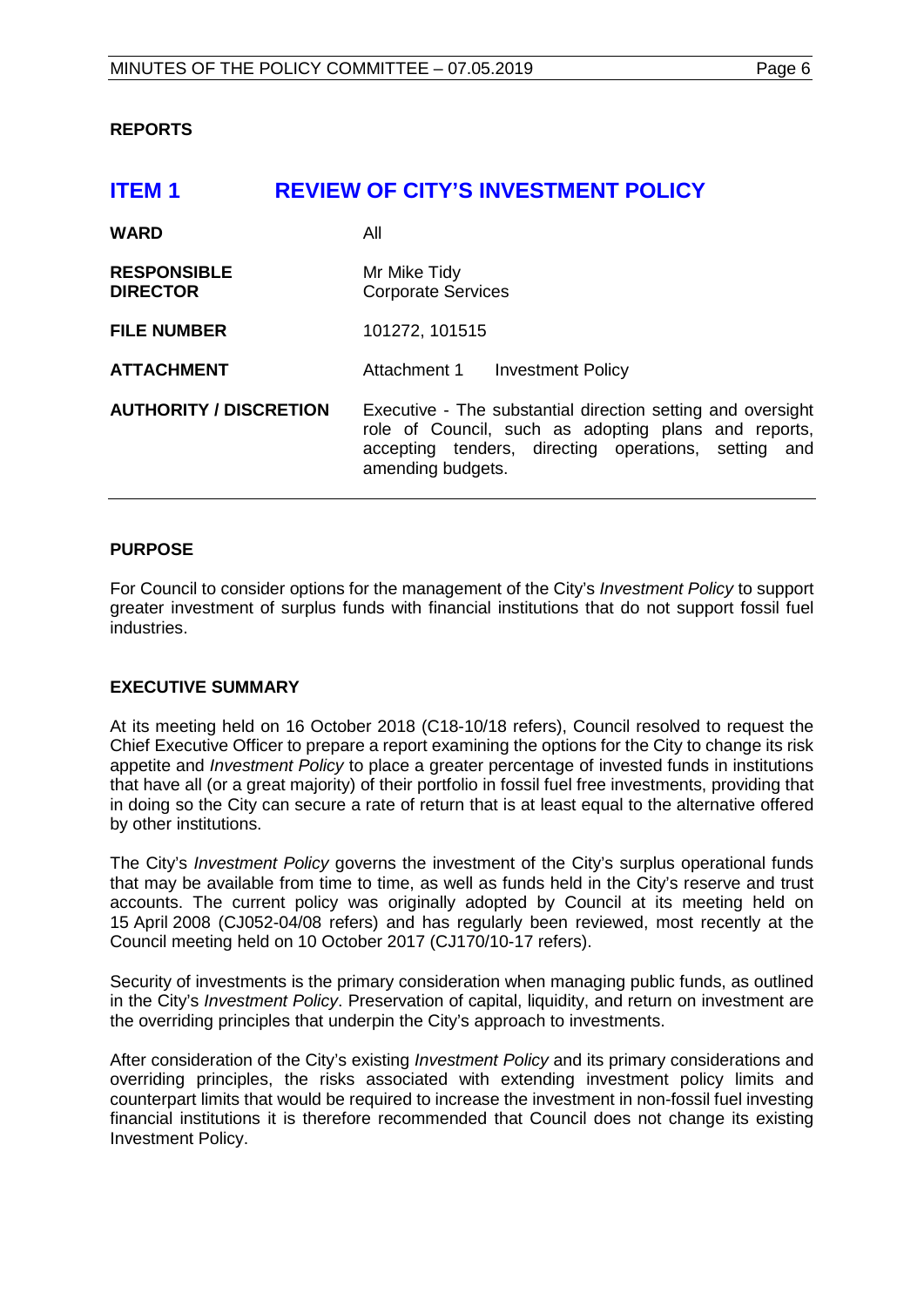## **BACKGROUND**

The *Investment Policy* governs the investment of the City's surplus operational funds that may be available from time to time, as well as funds held in the City's reserve and trust accounts. The current policy was developed and initially adopted by Council at its meeting held on 15 April 2008 (CJ052-04/08 refers). Council subsequently adopted two significantly revised policies at its meetings held on 24 September 2013 (CJ187/09-13 refers) and 15 March 2016 (CJ048-03/16 refers). The last review occurred at its meeting held on 10 October 2017 (CJ170/10-17 refers).

The current *Investment Policy* sets out:

- investment objectives
- delegated authority to invest
- types of authorised and prohibited investments
- prudential requirements for engagement of investment advisors
- policy guidelines for the management and diversification of risk
- financial reporting.

The Department of Local Government, Sport and Cultural Industries developed an *Investment Policy Local Government Operational Guideline* that was published in 2008. The primary features of this guideline are already incorporated in the current policy.

The Department of Local Government, Sport and Cultural Industries issued an amendment to the *Local Government (Financial Management) Regulations 1996* in May 2017. This amendment to regulation 19C now allows local governments to invest in deposits for fixed terms of up to three years, revised from the previous ceiling of 12 months. Other restrictions on investment avenues (such as non-government bonds) in the *Local Government (Financial Management) Regulations 1996* remain in place. These have already been reflected in the *Investment Policy* and no change is proposed.

The City currently has no defined position on fossil fuels that would inform the City's *Investment Policy*. In particular, natural gas, while a fossil fuel is also considered a form of energy cleaner than coal, as well forming a critical part of Western Australia's, and Australia's, economy. Actions that may be detrimental to the natural gas industry may not be in the best interests of the community.

## **DETAIL**

A fossil fuel is defined as "A natural fuel such as coal or gas, formed in the geological past from the remains of living organisms."<sup>[1](#page-6-0)</sup>. Fossil fuel usage for energy purposes is generally considered to be a significant source of carbon pollution, which is held to contribute towards climate change. Reducing the usage of fossil fuels is therefore held to be an important aspect of mitigating this impact. As part of this approach, reducing funding available for fossil fuel extraction and processing industries is considered to limit opportunities for further investment in fossil fuels such as coal, oil and natural gas and, therefore, to reduce the impact of carbon pollution.

<span id="page-6-0"></span> <sup>1</sup> Oxford Dictionary: *Definition of Fossil Fuel.*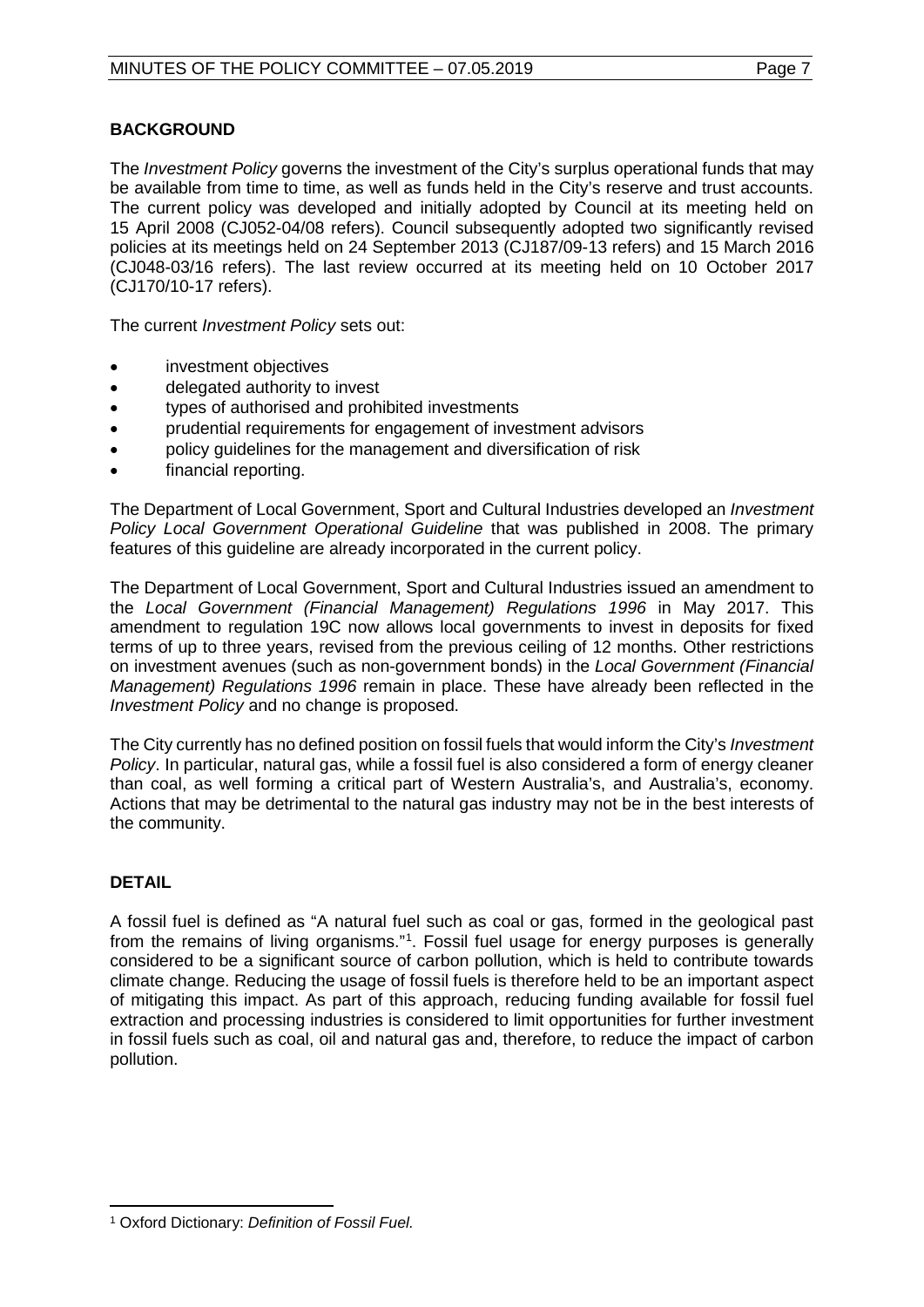Information on banks that do and do not invest in fossil fuel companies is published on the Market Forces website (http://www.marketforces.org.au/) and a summary of the City's current investment portfolio has been outlined in the table below in line with this information. It should be noted that the Market Forces data that the City has used for this report has not been independently verified.

| <b>Bank</b>       | <b>Funding</b><br><b>Banks</b><br>Fossil Fuels (Y / N)<br>(Per Market Forces) | <b>Current</b><br><b>Investment</b><br><b>Policy Limit</b> | Long-Term<br><b>Credit Rating *</b> | <b>Short-Term</b><br><b>Credit</b><br>Rating |
|-------------------|-------------------------------------------------------------------------------|------------------------------------------------------------|-------------------------------------|----------------------------------------------|
| <b>Bank</b><br>οf |                                                                               | 10%                                                        | А-                                  | $A-2$                                        |
| Queensland        |                                                                               |                                                            |                                     |                                              |
| <b>Bankwest</b>   | $\checkmark$                                                                  | 25%                                                        | AA-                                 | $A - 1 +$                                    |
| Bendigo           | N                                                                             | 10%                                                        | A-                                  | $A-2$                                        |
| Commonwealth      | Y                                                                             | 25%                                                        | AA-                                 | $A - 1 +$                                    |
| <b>Bank</b>       |                                                                               |                                                            |                                     |                                              |
| <b>ING</b>        | v                                                                             | 15%                                                        | $A+$                                | $A+$                                         |
| <b>NAB</b>        | v                                                                             | 25%                                                        | $A+$                                | $A - 1 +$                                    |
| <b>Rural Bank</b> | N                                                                             | 10%                                                        | A-                                  | $A-2$                                        |
| Suncorp           | N                                                                             | 15%                                                        | $A+$                                | $A-1$                                        |
| Westpac           | v                                                                             | 25%                                                        | AA-                                 | $A - 1 +$                                    |
| 11AM WATC         |                                                                               | 25%                                                        | $AA+$                               | $A - 1 +$                                    |

\*Based on Standard and Poors credit rating categories, except where this conflicts with Moody's and Fitch's ratings. In this case, the rating assigned by two out of the three rating agencies is used, represented by the Standard and Poors rating nomenclature (Appendix 1).

| <b>Local Government</b> | <b>Provision in Investment Policy for Fossil Fuel Divestment</b>                                                                                                                                                                                                                                                                                                         |
|-------------------------|--------------------------------------------------------------------------------------------------------------------------------------------------------------------------------------------------------------------------------------------------------------------------------------------------------------------------------------------------------------------------|
| City of Joondalup       | No provision.                                                                                                                                                                                                                                                                                                                                                            |
| City of Wanneroo        | No provision.                                                                                                                                                                                                                                                                                                                                                            |
| City of Stirling        | Preference is to be given to financial institutions that do not invest in<br>or finance the fossil fuel industry where:<br>the investment is compliant with the City's <i>Investment Policy</i><br>the investment rate of interest is favourable to the City relative<br>to other similar investments that may be on offer to the City at<br>the time of the investment. |
| City of Perth           | No provision.                                                                                                                                                                                                                                                                                                                                                            |
| City of Melville        | When investing surplus City funds, a deliberative preference will be<br>made in favour of authorised institutions that respect the<br>environment by not investing in fossil fuel industries.                                                                                                                                                                            |
|                         | This preference will however only be exercised after the foremost<br>investment considerations of credit rating, comparable rate of return<br>and risk diversification are fully satisfied.                                                                                                                                                                              |
| City of Swan            | Subject to the policy objectives and risk management guidelines as<br>outlined in this document, the City will ensure its financial<br>investments consider the reduction of fossil fuels, by investing with<br>non-fossil fuel lending banks.                                                                                                                           |
| City of Rockingham      | No provision.                                                                                                                                                                                                                                                                                                                                                            |

## **Comparison to Other Local Governments – Provisions for Fossil Fuel Divestment**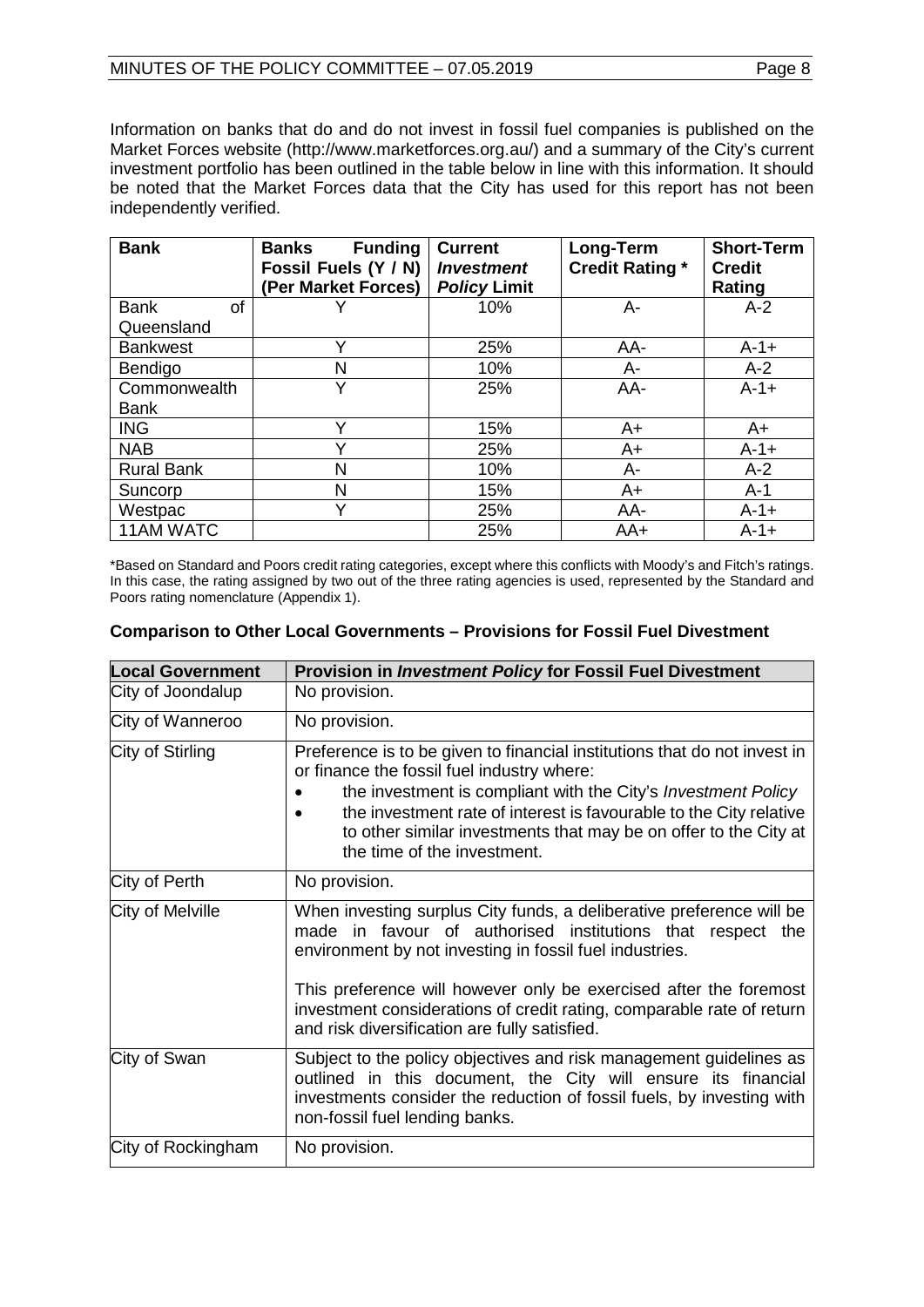| <b>Local Government</b>   | <b>Provision in Investment Policy for Fossil Fuel Divestment</b>                                                                                                                                                                                                                                                                                                                                                                                                                                                                                                               |
|---------------------------|--------------------------------------------------------------------------------------------------------------------------------------------------------------------------------------------------------------------------------------------------------------------------------------------------------------------------------------------------------------------------------------------------------------------------------------------------------------------------------------------------------------------------------------------------------------------------------|
| City of Fremantle         | To this end the City of Fremantle will review and manage its<br>investment portfolio to identify financial institutions which support<br>either direct or indirect support of fossil fuel companies and will limit<br>investments in the institutions to the minimum required which will<br>allow compliance with parts four and five above. 'Deposits qualifying<br>for the Federal Government Guarantee are to be considered Tier 1<br>in line with the Federal Government's credit rating and should not<br>count towards a counterparty limit as outlined in this policy.' |
| City of Vincent           | When exercising the power of investment, preference is to be given<br>to investments with institutions that have been assessed to have no<br>current record of funding fossil fuels, providing that doing so will<br>secure a rate of return that is at least equal to alternatives offered by<br>other institutions.<br>Where an investment is made with an institution that has been<br>assessed to have a record of funding fossil fuels, due to providing a<br>higher rate of return, the additional return generated will be invested                                     |
|                           | back into carbon abatement initiatives within the City of Vincent.                                                                                                                                                                                                                                                                                                                                                                                                                                                                                                             |
| City of Armadale          | When investing surplus Council funds, a deliberative preference will<br>be made in favour of authorised Institutions that respect the<br>environment by not investing in fossil fuel industries. This preference<br>will however only be exercised after the foremost investment<br>considerations of credit rating and risk diversification are fully<br>satisfied.                                                                                                                                                                                                           |
| Town of Bassendean        | Preference will be given to invest in financial institutions who do not<br>invest in or finance the fossil fuel industry.                                                                                                                                                                                                                                                                                                                                                                                                                                                      |
| Town of East<br>Fremantle | Prior to placing investments, preference will be given to competitive<br>quotations from financial institutions that are deemed not to invest in<br>or finance the fossil fuel industry where:                                                                                                                                                                                                                                                                                                                                                                                 |
|                           | the investment is compliant with Council's Investment Policy<br>(a)<br>with regards to risk management guidelines<br>the investment rate of return is favourable to Council relative<br>(b)<br>to other investment quotations that may be on offer within a<br>competitive environment.                                                                                                                                                                                                                                                                                        |
| Town of Cambridge         | No provision.                                                                                                                                                                                                                                                                                                                                                                                                                                                                                                                                                                  |
| City of Bayswater         | The City will seek opportunities to invest in financial institutions<br>which do not invest in or finance the fossil fuel industry, subject to all<br>such investments meeting the risk ratings, favourable returns and<br>diversification limits set out in the Investment Policy.                                                                                                                                                                                                                                                                                            |
| Town of Victoria Park     | No provision.                                                                                                                                                                                                                                                                                                                                                                                                                                                                                                                                                                  |

For most local governments in the Perth metropolitan region the prevailing consideration for an investment is still the policy objectives and risk management criteria, notwithstanding provisions made for non-fossil fuel investment. The City of Fremantle has taken a different approach, with its *Investment Policy* stating that "Deposits qualifying for the Federal Government Guarantee are to be considered Tier 1 in line with the Federal Government's credit rating and should not count towards a counterparty limit as outlined in this policy", implying that counterparty limits have been relaxed as part of the *Investment Policy*.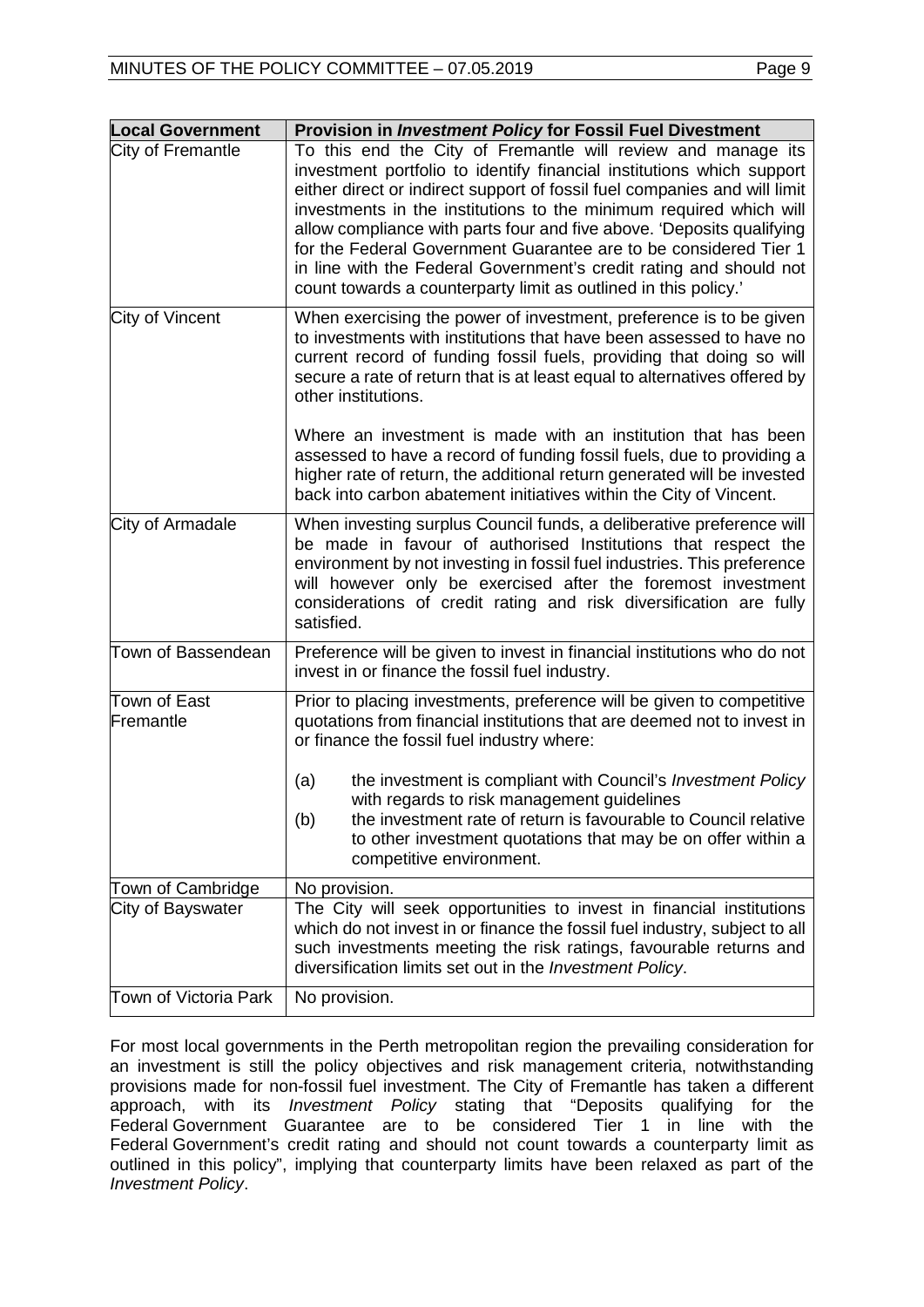Security of investments is the primary consideration when managing public funds, as outlined in the City's *Investment Policy*. Preservation of capital, liquidity, and return on investment are the overriding principles that underpin the City's approach to investments.

The Australian Government guarantees deposits up to \$250,000 in Authorised Deposit-taking Institutions (ADIs) such as a bank, building society or credit union. All term deposits across local government are required to be with ADIs by regulation 19C of the *Local Government (Financial Management) Regulations 1996*. The Commonwealth Government guarantee operates at an institution level, not at a deposit level. If a bank collapsed any funds that the City had invested with it over \$250,000 would be in jeopardy regardless of the individual values of each deposit. To mitigate this risk a portfolio credit framework and counterpart credit framework is applied within the City's *Investment Policy*.

| <b>Portfolio Limits</b>  |           |                |                |                |  |
|--------------------------|-----------|----------------|----------------|----------------|--|
| Standard & Poor's Rating |           | Long Term      |                |                |  |
|                          |           | AAA+ to AAA-   | $AA+$ to $AA-$ | $A+$ to $A-$   |  |
|                          | $A - 1 +$ | 100%           | 100%           | Not Applicable |  |
| <b>Short Term</b>        | $A-1$     | Not applicable | 75%            | 50%            |  |
|                          | $A-2$     | Not applicable | Not applicable | 40%            |  |

The City's current limits as outlined in the existing *Investment Policy* are as follows:

| <b>Counterparty Limits</b> |        |                |                |                |  |
|----------------------------|--------|----------------|----------------|----------------|--|
| Standard & Poor's Rating   |        | Long Term      |                |                |  |
|                            |        | AAA+ to AAA-   | $AA+$ to $AA-$ | $A+$ to $A-$   |  |
|                            | $A-1+$ | 30%            | 25%            | Not Applicable |  |
| <b>Short Term</b>          | $A-1$  | Not applicable | 20%            | 15%            |  |
|                            | $A-2$  | Not applicable | Not applicable | 10%            |  |

During the 2017-18 financial year, the City placed Term Deposits (TD's) to a value of approximately \$201 million. The table below illustrates how these funds were placed with various financial institutions.

| <b>Bank</b>       | Average<br>Return | Average<br># of | <b>Total</b><br><b>Invested</b> | <b>Number</b><br>of TD's | <b>Long Term</b><br>Rating | <b>Short</b><br>Term<br>Rating |
|-------------------|-------------------|-----------------|---------------------------------|--------------------------|----------------------------|--------------------------------|
|                   |                   | <b>Days</b>     |                                 |                          |                            |                                |
| Westpac           | 2.61%             | 230             | \$38,190,000                    | 24                       | $AA+$ to $AA-$             | $A-1+$                         |
| Commonwealth      | 2.56%             | 265             | \$20,990,000                    | 16                       | $AA+$ to $AA-$             | $A-1+$                         |
| <b>NAB</b>        | 2.52%             | 222             | \$36,410,000                    | 21                       | $AA+$ to $AA-$             | $A-1+$                         |
| <b>Bankwest</b>   | 2.51%             | 203             | \$35,045,000                    | 24                       | $AA+$ to $AA-$             | $A-1+$                         |
| Suncorp           | 2.70%             | 212             | \$12,350,000                    | 9                        | $A+$ to $A-$               | $A-1$                          |
| <b>ING</b>        | 2.65%             | 346             | \$14,385,000                    | 10                       | $A+$ to $A-$               | $A-1$                          |
| <b>BOQ</b>        | 2.61%             | 211             | \$19,180,000                    | 14                       | $A+$ to $A-$               | $A-2$                          |
| <b>Rural Bank</b> | 2.60%             | 294             | \$13,800,000                    | 9                        | $A+$ to $A-$               | $A-2$                          |
| Bendigo           | 2.59%             | 285             | \$10,800,000                    | 9                        | $A+$ to $A-$               | $A-2$                          |
| <b>Total</b>      | 2.58%             | 241             | \$201,150,000                   | 136                      |                            |                                |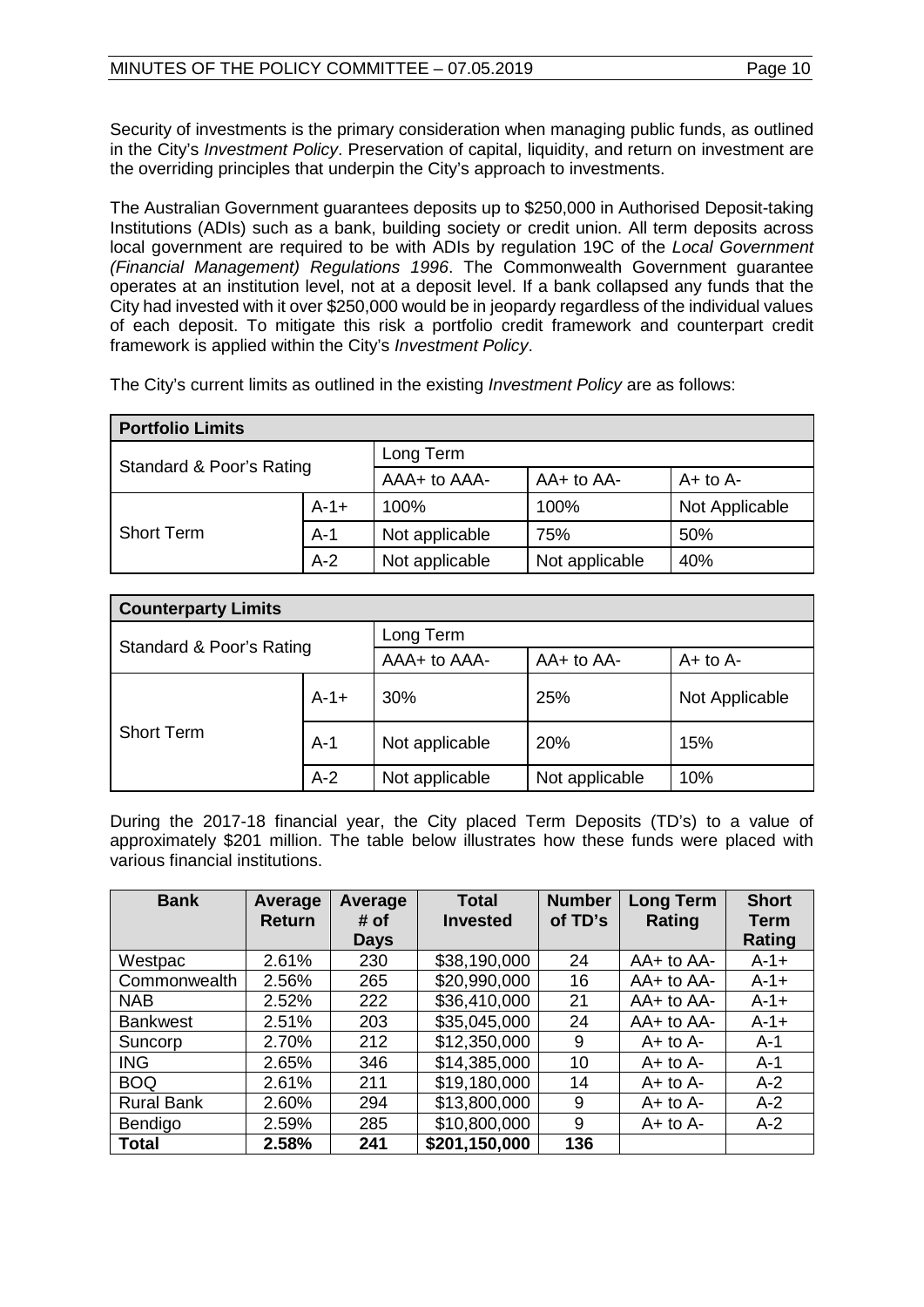At 31 January 2019, the City had \$147.1 million invested in various financial institutions. Applying the criteria supplied by Market Forces, approximately 34% of these funds are held with financial institutions that do not invest in fossil fuel industries. This was across three banks, Bendigo, Rural Bank and Suncorp. The investments in Rural Bank and Bendigo were at their maximum limits under the policy and Suncorp was just short of its maximum limit.

The City currently publishes this information as part of the monthly investment report that forms part of the Financial Activity Statement provided to Council each month.

The table compares the City of Joondalup investment position in non-fossil fuel banks compared with some other local governments that have made some provision in their investment policies regarding non-fossil fuel investment:

| <b>Local Government</b> | Date of investment<br>report | Percentage of portfolio in<br>non-fossil fuel lending banks |
|-------------------------|------------------------------|-------------------------------------------------------------|
| City of Joondalup       | 31/01/2019                   | 34%                                                         |
| City of Melville        | 31/01/2019                   | 18% (includes Trust Fund investments)                       |
| City of Stirling        | 31/01/2019                   | Not published                                               |
| City of Swan            | 31/01/2019                   | 45%                                                         |
| City of Fremantle       | 31/01/2019                   | 46% (includes Trust Fund investments)                       |
| City of Armadale        | 31/01/2019                   | 45% (includes Trust Fund investments)                       |

The following tables further illustrate the City's existing investment portfolio risk profile and counterparty limits compared to other local governments.



## **Lowest Risk Financial Institutions**

The above comparison to Individual Counterparty (Bank) Limits illustrates the City's lower counterpart limits in comparison to similar sized local governments, namely a lower risk appetite and better diversification of risk. The City can thus only invest a maximum of 25% of the total portfolio with any individual bank that meets the above criteria.

With financial institutions that have lower crediting ratings, that is those that carry higher risk, the City's risk appetite is compared to other local governments below, and illustrates that the City maintains a low risk appetite with such institutions as well.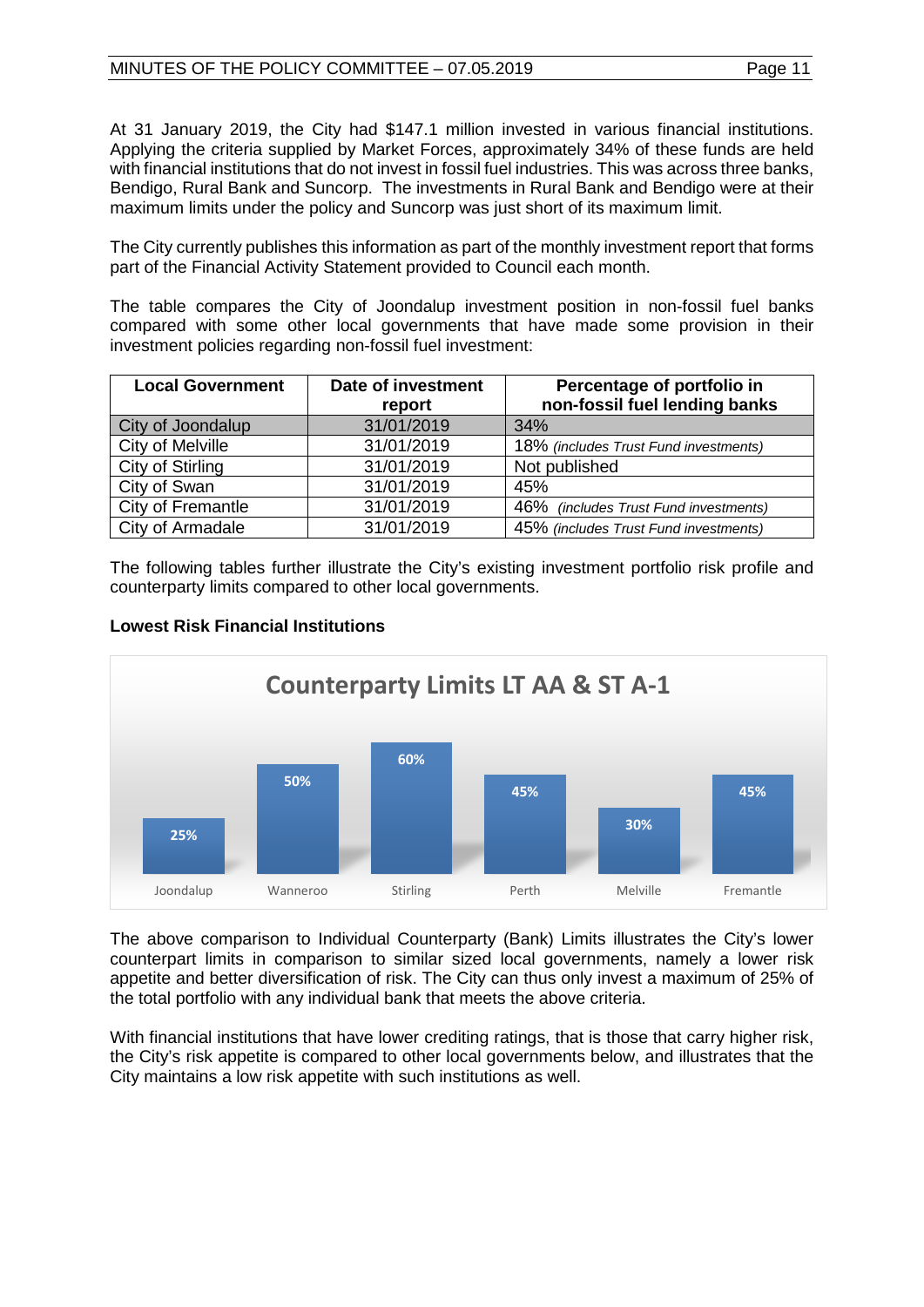



The above comparison illustrates how the City minimises exposure to risk in any individual financial institution.

The City does not invest with ADIs that carry a long-term credit rating below A (based on the rating assigned by at least two out of the three major rating agencies). A number of other organisations employ a higher risk appetite and invest with BBB-rated institutions. The City has on several occasions considered this and determined that increasing exposure to ADIs at or below this rating is not in accordance with the principles of prudent investment of public funds. With the principal objective of the *Investment Policy* being preservation of capital, raising the City's risk appetite would be detrimental to this goal.

## **Issues and Options Considered**

To increase the level of investment in non-fossil fuel investing banks the City would need to either increase its counter party limits of 10% and 15% on those non-fossil fuel investing banks it currently invests in and / or extend its credit rating limits to include BBB-rated institutions.

It needs to be emphasised that in terms of the Council resolution proviso that the City can secure a rate of return that is at least equal to the alternative offered by other other institutions, the issue is not the interest rate of return it is the additional risk to capital. The current fossil fuel free investment institutions offer higher interest rates than mainstream banks. The reason for this is that they are riskier investments.

## **Option 1: Increase** *Investment Policy* **Limits and Counterparty Limits to allow greater percentage of funds to Non-Fossil Fuel Banks**

Banking institutions which do not lend to or invest in the fossil fuel industry generally carry relatively lower credit ratings. Therefore, divestment towards such institutions brings with it a potentially higher risk of capital loss.

Increasing the City's appetite for risk is not considered appropriate in order to facilitate movement of investments away from financial institutions considered to support the fossil fuel industry. The City has a primary obligation to all ratepayers and to the community at large for prudent management of ratepayer funds. Increasing the City's risk appetite to this end is not commensurate with this investment objective.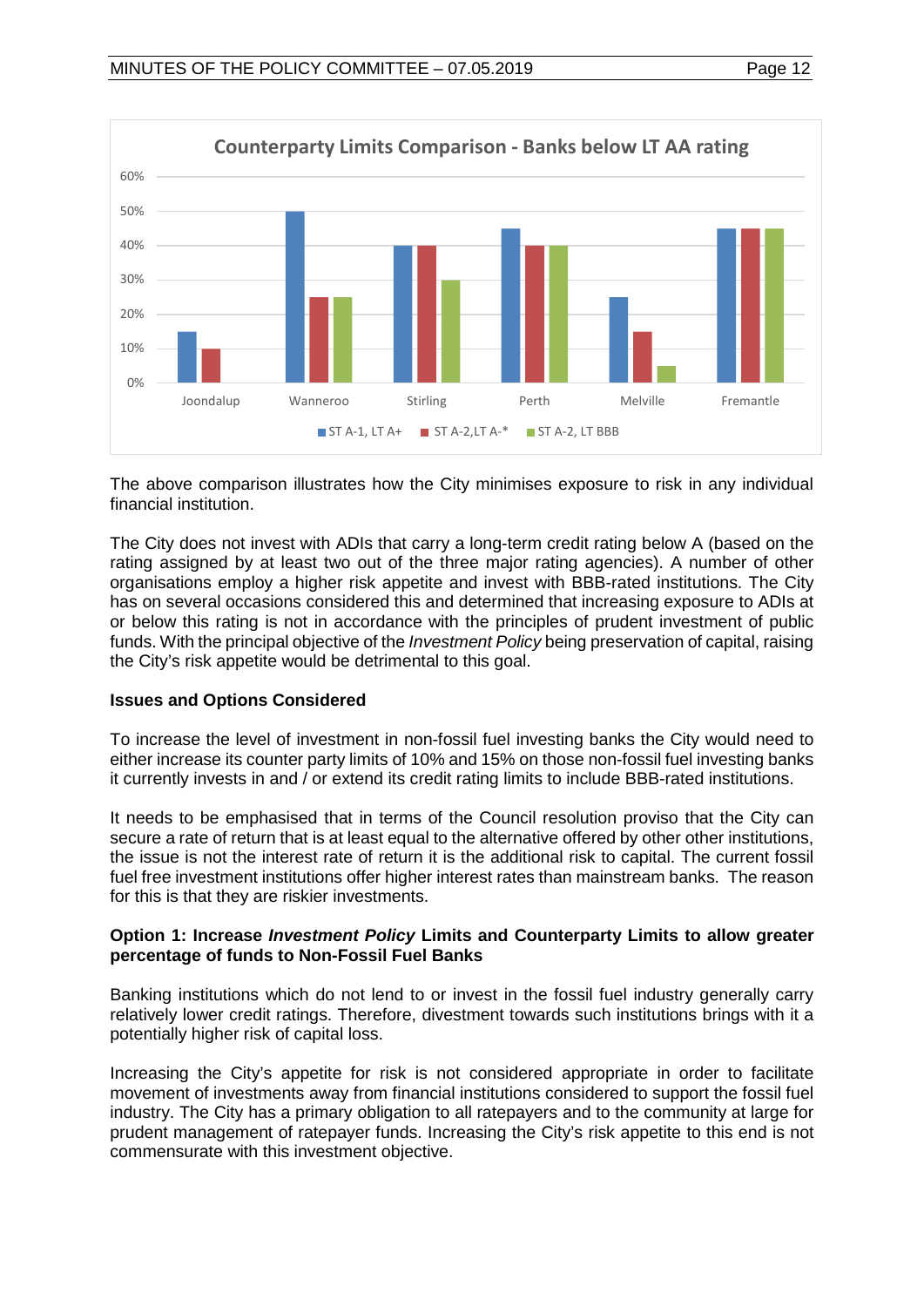It is not commensurate with the principles of the City's *Investment Policy* or with prudent financial management to increase the City's appetite for risk. Increasing exposure to ADIs with lower credit ratings is not considered prudent in the management of public funds.

This option is not recommended.

## **Option 2: Relax counterparty credit rating requirements to accommodate more financial institutions**

Another option available to the City to increase investment in non-fossil fuel investing ADIs is to relax the credit rating limits currently in the *Investment Policy*. Most ADIs recommended on Market Forces' website for non-fossil fuel investment carry lower credit ratings than the *Investment Policy* permits. The City does not place funds with ADIs rated below 'A'. This is different to a number of other local governments that do permit investment with lower-rated ADIs. In part, this would facilitate more investment in financial institutions that do not invest in fossil fuel industries, as many such institutions are considered riskier for investments.

Relaxing risk criteria for investment purposes, particularly in the management of public funds, must be commensurate with the City's appetite for risk. The City's existing low risk strategy with investments remains the most appropriate mechanism to meet the primary objective of the *Investment Policy*, namely preservation of capital.

This option is not recommended.

## **Option 3: Maintain current** *Investment Policy* **and continue to support initiatives outlined in Climate Change Strategy 2014-19**

The City of Joondalup has committed to reducing greenhouse gas emissions through its *[Climate Change Strategy 2014 –](http://www.joondalup.wa.gov.au/Files/Climate%20Change%20Strategy%202014-2019.pdf) 2019*, and has taken a number of steps to reduce its greenhouse gas emissions, including the following:

- Installation of photovoltaic cells on 13 of the City's community buildings.
- Offsetting 100% of vehicle fleet emissions.
- Energy efficiency improvements in City buildings as directed by energy audits.
- Installation of LED lighting in public spaces including in the Joondalup CBD.
- Delivery of a household eco-audit program to help households reduce energy and water consumption.
- Implementing an annual urban tree planting program.
- Construction of the Currambine Community Centre to a 4 Star Green Star Rating. The City of Joondalup was the first local government Australia-wide to design in-house a public building that has achieved a 4 Star Green Star rating as certified by the Green Building Council.

The City's *Climate Change Strategy* commits to the reduction of net greenhouse gas emissions by 5% per capita below 2012-13 emissions by 2018-19. Over the life of the *Climate Change Strategy* the City has reduced its total corporate emissions by 23%.

The City's *Climate Change Strategy* will undergo a major review in 2019-20 and will consider the findings of the most recent and relevant reports including the research developed by the Intergovernmental Panel on Climate Change (IPCC) and Western Australian Local Government Association.

The City's Annual Report provides an overview of key actions the City has taken to improve its environmental performance in 2017-2018 and reports on the City's: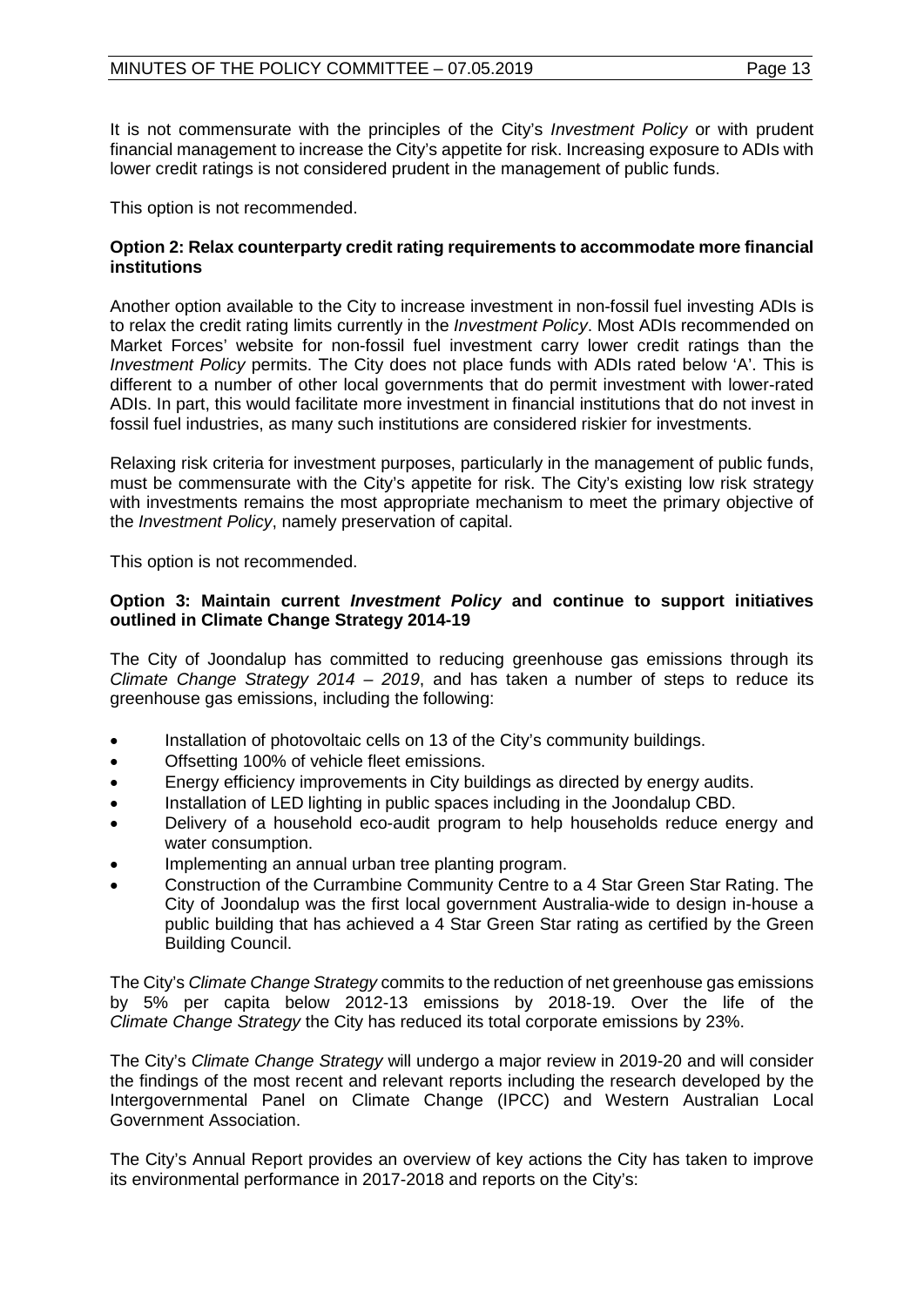- corporate greenhouse gas emissions
- corporate energy consumption
- amount of greenhouse gases avoided through our Renewable Energy Program
- the purchased carbon offset to offset 100% of the City's fleet emissions.

The City is a member of the Global Covenant of Mayors for Climate and Energy and has achieved full compliance of the program demonstrating a commitment to promoting and supporting action to combat climate change and move to a low emission, resilient society. The City was the first fully compliant local government in Western Australia.

The monthly Financial Activity Statement provided to Council includes an investment summary document that outlines the extent to which the City already invests with financial institutions that, according to the Market Forces website, do not support the fossil fuel industry. These investments have been made entirely within the context of the existing *Investment Policy*, purely considering risk and return and without making any particular concession to favour non-fossil fuel investments. At 31 January 2019, the City held approximately 34% of its total investment portfolio at that date with financial institutions considered to not support the fossil fuel industry. This information is currently published with the monthly investment report provided to Council each month with the Financial Activity Statement.

Essentially, the City is already diverting investment to financial institutions considered to not invest in the fossil fuel industry by applying the existing *Investment Policy*. It is not considered necessary to introduce any amendments to the *Investment Policy*, similar to that made by other local governments. The primary obligation to manage ratepayer funds by minimising risk and maximising return should appropriately remain the paramount consideration of the City's *Investment Policy*.

This option is recommended.

## Provision in Policy to accommodate non-fossil fuel investments

Should options 1 or 2 be supported the *Investment Policy* will need to be amended to reflect the relevant change. These options address the application of policy and counterparty limits to the City's investment practices. Separate to this is whether the *Investment Policy* should include a statement in regard to the City's position on investing in financial institutions who invest in the fossil fuel industry. A statement if supported could apply with either of the three options above including option 3 as recommended which is for no change.

A statement could be added to the *Investment Policy* as follows:

*"Preference is to be given to financial institutions that do not invest in or finance the fossil fuel industry where:* 

- *the investment is compliant with the City's Investment Policy*
- *the investment offers the City superior returns after all considerations of credit rating and risk diversification outlined in this Policy have been fully satisfied.*

*Financial institutions that do not invest in or finance the fossil fuel industry will be identified based on information published by Market Forces."*

This amendment to the *Investment Policy* will not have any significant financial impact to the City's investment risk and return profile as it would only be exercised after normal investment considerations has been made. It would be similar to amendments made by other local governments to their investment policies but would not change the current investment practice in any way and would essentially be a token gesture without any real substance.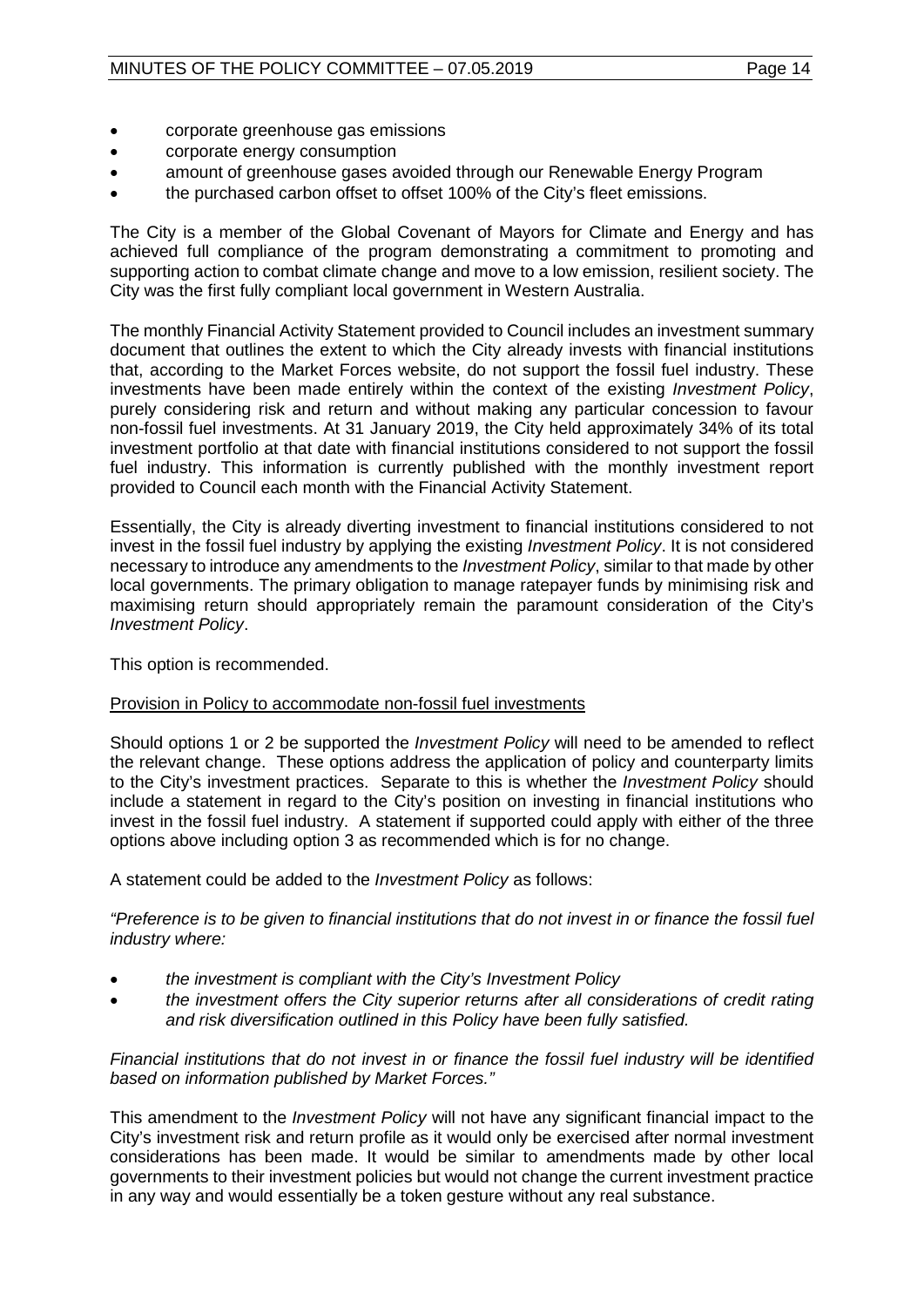A provision of this nature is not considered to be in keeping with the City's primary values (Transparent, Accountable, Honest, Ethical, Respectful, Sustainable, Professional).

## **Legislation / Strategic Community Plan / policy implications**

| Legislation                     | Local Government Act 1995.<br>Trustees Act 1962.<br>Local Government (Financial Management) Regulations<br>1996.<br>Australian Accounting Standards. |
|---------------------------------|------------------------------------------------------------------------------------------------------------------------------------------------------|
| <b>Strategic Community Plan</b> |                                                                                                                                                      |
| <b>Key theme</b>                | Financial Sustainability.                                                                                                                            |
| <b>Objective</b>                | Effective management.                                                                                                                                |
| <b>Strategic initiative</b>     | Manage liabilities and assets through a planned, long-term<br>approach.                                                                              |
| <b>Policy</b>                   | Not applicable.                                                                                                                                      |

## **Risk management considerations**

There are significant risks involved in the management of the City's investment portfolio. The *Investment Policy* sets out provisions for compliance and governance that are designed to diversify and mitigate these risks. In addition to the policy there are internal processes and procedures governing investment activities and these are subject to both internal and external audit.

## **Financial / budget implications**

Not applicable.

## **Regional significance**

Not applicable.

#### **Sustainability implications**

Financial sustainability is imperative to the future growth and development of the City of Joondalup. The City's *Investment Policy* maintains the conservative approach to the City's investments which is a critical element of the long-term financial sustainability of the City.

## **Consultation**

Investment policies currently in place at other similar local governments were reviewed as outlined earlier in this report, as well as published investment reports.

## **COMMENT**

The *Investment Policy* has been reviewed in light of existing market conditions and legislative requirements. It preserves the City's conservative approach to investment that is being practised and is considered most appropriate to the needs of the City and outlines the City's approach to investment of surplus operational funds that may be available from time to time as well as funds held in the City's trust and reserve accounts.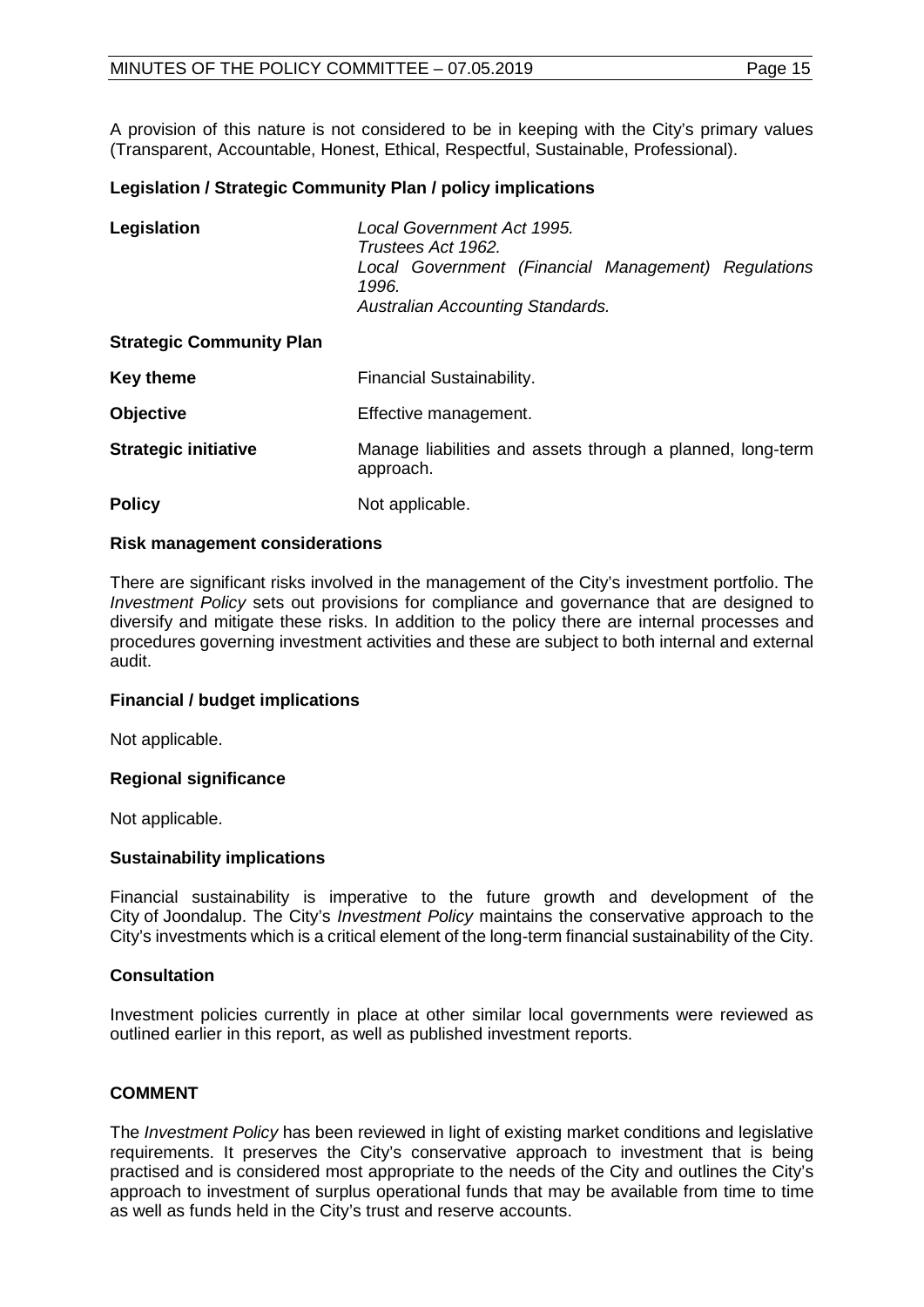## **VOTING REQUIREMENTS**

Simple Majority.

*Cr Hollywood entered the room at 5.48pm.* 

**MOVED Cr Hollywood, SECONDED Mayor Jacob that Council NOTES that no changes are proposed to the Investment Policy forming Attachment 1 to this Report.** 

## **The Motion was Put and TIED (3/3)**

**In favour of the Motion:** Mayor Jacob, Crs Hollywood and Taylor. **Against the Motion:** Crs Chester, Fishwick and Norman.

There being an equal number of votes, the Presiding Member exercised his casting vote and declared the Motion **CARRIED (4/3)** declared the Motion

*The Manager Financial Services left the room at 6.26pm.*

*Appendix 1 refers*

<span id="page-15-0"></span>*To access this attachment on electronic document, click here: [Attach1agnPOLICY190507.pdf](http://www.joondalup.wa.gov.au/files/committees/POLI/2019/Attach1agnPOLICY190507.pdf)*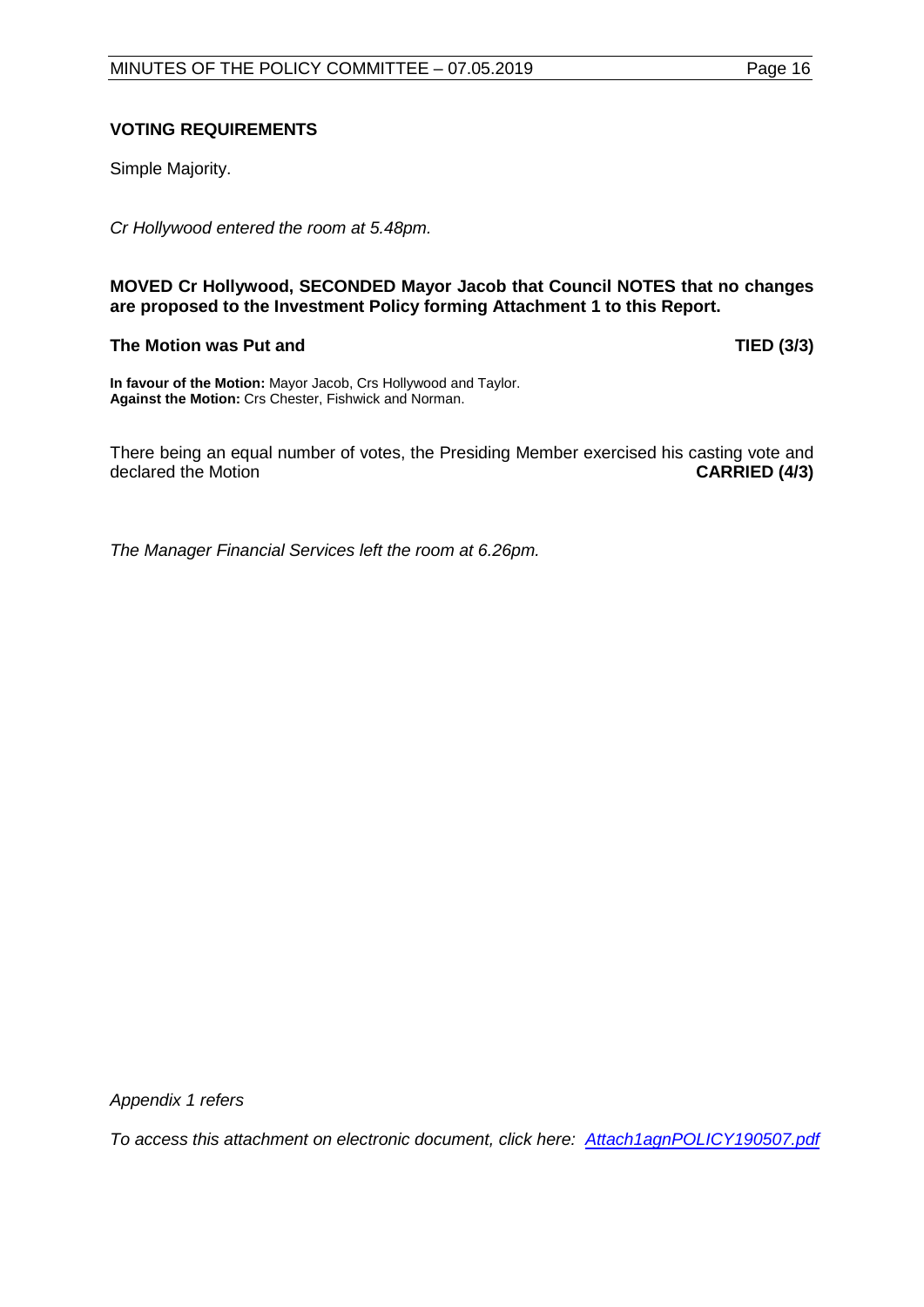| <b>ITEM 2</b>                         | <b>OUTCOMES-BASED FRAMEWORK</b><br>PERMISSIBILITY OF ACCEPTABLE MATERIALS<br><b>FOR VERGE TREATMENTS</b> |                                                                                                                                                        | <b>ON</b><br>THE |
|---------------------------------------|----------------------------------------------------------------------------------------------------------|--------------------------------------------------------------------------------------------------------------------------------------------------------|------------------|
| <b>WARD</b>                           | All                                                                                                      |                                                                                                                                                        |                  |
| <b>RESPONSIBLE</b><br><b>DIRECTOR</b> | Mr Mike Tidy<br><b>Corporate Services</b>                                                                |                                                                                                                                                        |                  |
| <b>FILE NUMBER</b>                    | 07963, 101515                                                                                            |                                                                                                                                                        |                  |
| <b>ATTACHMENT</b>                     | Attachment 1                                                                                             | Your Street Verge Guidelines (version<br>3.0 May 2019)                                                                                                 |                  |
| <b>AUTHORITY / DISCRETION</b>         |                                                                                                          | Information - includes items provided to Council for<br>information purposes only that do not require a decision of<br>Council (that is for 'noting'). |                  |

## **PURPOSE**

For the Policy Committee to note amendments to the City's *Your Street Verge Guidelines* in relation to the street verge treatments inspection and compliance program.

#### **EXECUTIVE SUMMARY**

At the Policy Committee meeting held on 2 October 2017 a report was requested "defining what is acceptable / unacceptable with respect to verge treatments within the City of Joondalup and opportunities for flexibility in approach to management/enforcement". The report was presented to the Policy Committee held on 11 June 2018 (Item 3 refers). At that meeting the Policy Committee noted the report and further requested "the Chief Executive Officer prepare a report on an outcomes-based framework on the permissibility of acceptable materials for verge treatments."

The *Your Street Verge Guidelines* and the City's inspection and compliance regime have been reviewed and while it is considered that verge treatments are adequately defined, some further definitions and outcome expectations have been developed in line with this request.

*It is therefore recommended that the Policy Committee NOTES the revised Your Street Verge Guidelines as at Attachment 1 to this Report which offers residents an outcomes-based approach to appropriate and compliant verges within the City of Joondalup.*

## **BACKGROUND**

Verge compliance is an area of concern for the City in terms of treatments being applied to verges that are having a negative effect on the environment, safety and amenity of the City of Joondalup. To enable a more effective response from the City, as part of the review of the then *City of Joondalup Local Government and Public Property Local Law 1999,* consideration in regard to verge treatments and permitted activities were addressed and included in the new *Local Government and Public Property Local Law 2014* which came into operation on 28 January 2015.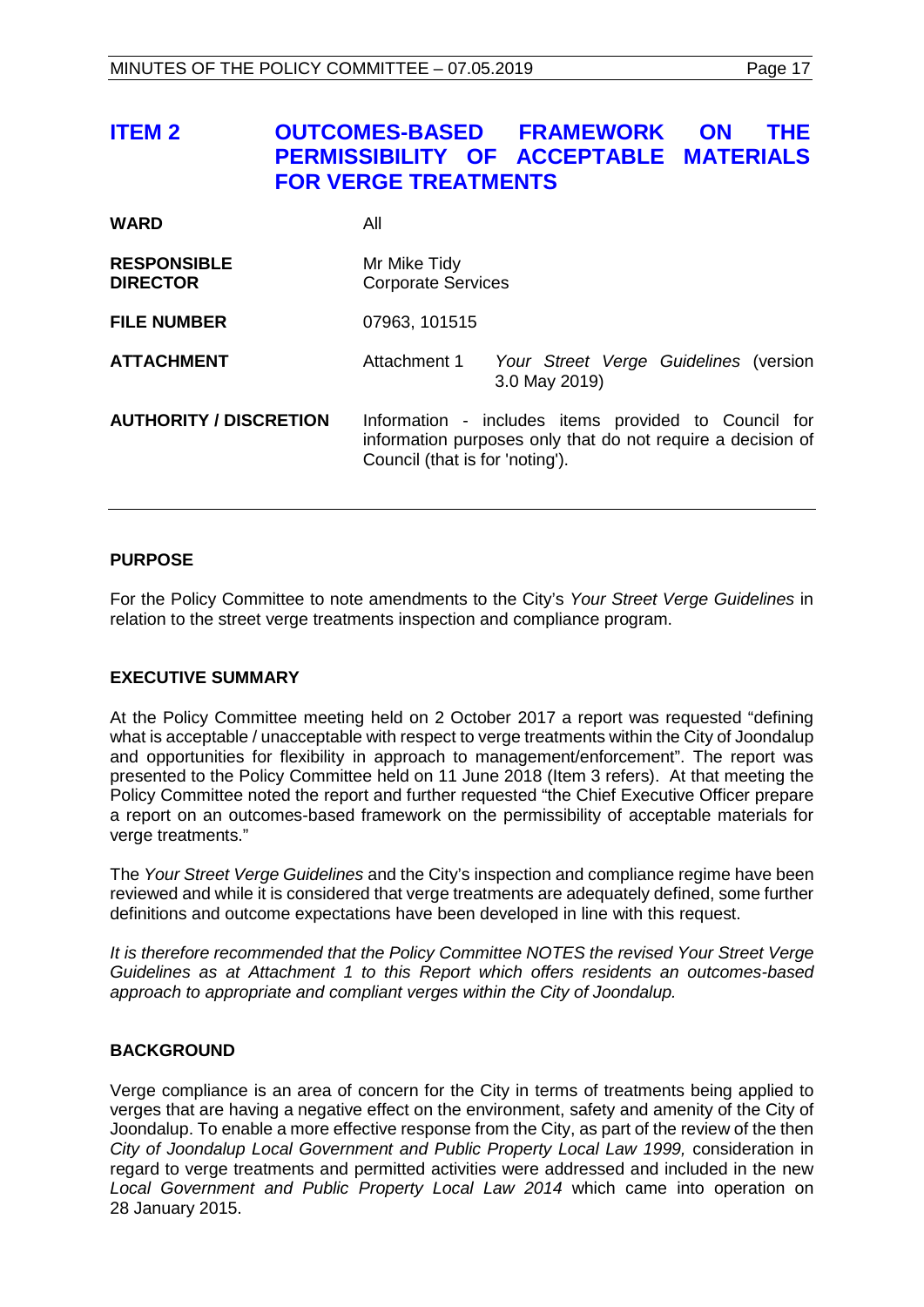In addition, the *Your Street Verge Guidelines* were reviewed and formalised to complement the new local law and provide detail as to what was a permitted treatment inclusive of defining what is "acceptable material". The guidelines have been further reviewed on several occasions, the current authorised version in use is 2.6 - December 2016.

There are two primary concerns for the City, in regard to verge treatments that the local law and the *Your Street Verge Guidelines* are intended to address.

The first is safety, to address the danger and risks that some treatments can present. Loose materials such as gravel, loose stones and crushed brick are a potential hazard for pedestrians, cyclists and motorists. Loose items on footpaths can be slippery underfoot for pedestrians. They can also be dislodged on to the roadway where they could dismount a cyclist if struck or become a fast-moving missile if driven over. Where there is no footpath, treatments also need to allow sufficient room for pedestrians to traverse the verge.

The second is the environmental issues that hardstand treatments, in particular, present. The management of rainwater run-off is a significant issue for the City. Drainage systems are principally designed to cater for the road pavement run-off and not the additional volumes generated from hardstand run-off. The expectation was that gardens would be green and rain water would be returned, for the most part back to ground water. The additional water volumes can lead to situations where the water collects as it flows around corners or pools too quickly for drainage management systems to cope. This can lead to localised flooding, traffic safety issues and even inundation of residents' properties.

The local law sets out in clause 8.6 a definition for acceptable material, in clause 8.7 what is a permissible verge treatment and in clause 8.8, determines that only a permissible treatment is to be installed and maintained:

*8.6 Definition* 

*In this Division -*

*acceptable material means any material approved by the local government that will create a hard and stable surface.*

- *8.7 Permissible verge treatments* 
	- *(1) An owner or occupier of land which abuts a verge may on that part of the verge directly in front of her or his land install a permissible verge treatment.*
	- *(2) Permissible verge treatments include –*
		- *(a) the planting and maintenance of a lawn;*
		- *(b) the planting and maintenance of a garden provided that -*
			- *(i) clear sight visibility is maintained at all times for a person using the abutting thoroughfare in the vicinity of an intersection or bend in the thoroughfare or using a driveway on land adjacent to the thoroughfare for access to or from the thoroughfare;*
			- *(ii) where there is no footpath, a person has safe and clear access of a minimum width of 1.5 metres along that part of the verge immediately adjacent to the kerb;*
			- *(iii) the garden does not include a wall, built structure or any thing of a like nature; and*
			- *(iv) the garden is not of a thorny, poisonous or hazardous nature;*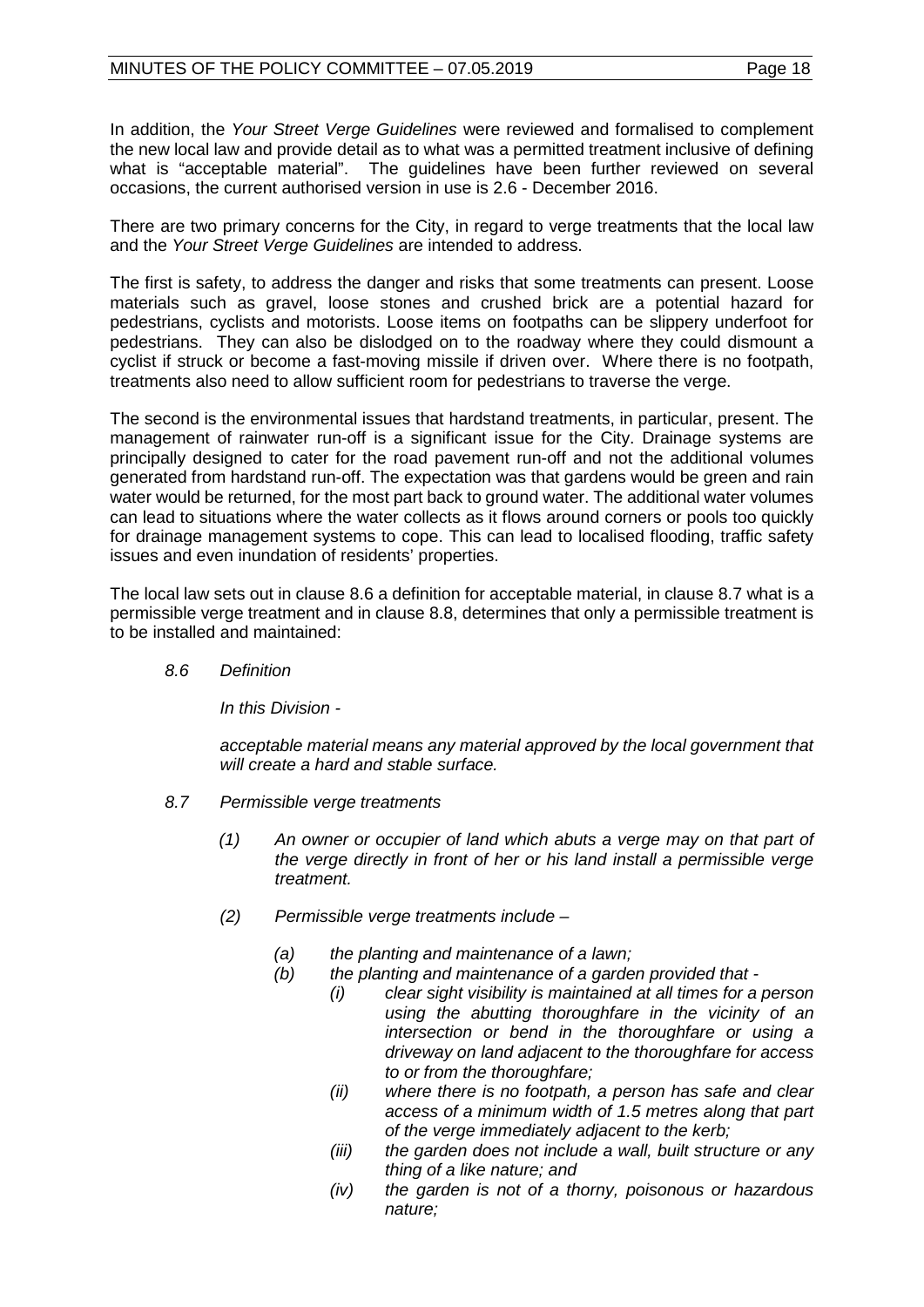- *(c) the installation of an acceptable material; or*
- *(d) the installation of an acceptable material in accordance with paragraph (c), and the planting and maintenance of either a lawn or a garden on the balance of the verge in accordance with paragraph (a) or (b).*
- *8.8 Only permissible verge treatments to be installed and maintained* 
	- *(1) A person must not install or maintain a verge treatment which is not a permissible verge treatment.*
	- *(2) The owner or occupier of the lot abutting a verge treatment referred to in subclause (1) are each to be taken to have installed and maintained that verge treatment for the purposes of this clause and clause 8.9.*

The *Your Street Verge Guidelines,* clause 4.3 (current version 2.6) sets out the materials approved by the City and which materials are specifically excluded.

*4.3 Acceptable material for hardstand surfaces*

*For the purposes of clause 8.7 of the Local Law, "acceptable material" means any material that will create a hard and stable surface (hardstand surface) which may be constituted by:*

- *brick paving, and/or*
- *cement-based materials, such as concrete and poured limestone, and/or*
- *synthetic turf.*

*Acceptable material does not include the following:*

- *asphalt/hot mix/bitumen seal/black top*
- *gravel*
- *crushed bricks*
- *compacted limestone*
- *loose stones.*

*Where a person seeks to install an acceptable material under sub-clauses 8.7 (2) (c) or (d) of the local law, the following conditions apply:*

- *for standard (non-corner) properties outside of HOAs the maximum area permitted for a hardstand surface is 75m<sup>2</sup> or 50% of the verge area (whichever is the lesser) exclusive of any existing footpaths and crossovers;*
- *for corner properties outside of HOAs the maximum hardstand area permitted is 150m<sup>2</sup> or 50% of the verge area (whichever is the smaller) exclusive of any existing footpaths and crossovers; and*
- *a minimum distance of one metre (4m<sup>2</sup> clearance) must be maintained between the base of any street tree and any hardstand surface or crossovers.*

For properties within HOAs no additional hardstand areas are permitted exclusive of *existing footpaths, crossovers or on street parking enbayments constructed to the City's specifications.*

*A person must not install or maintain a verge treatment which is not a permissible verge treatment.*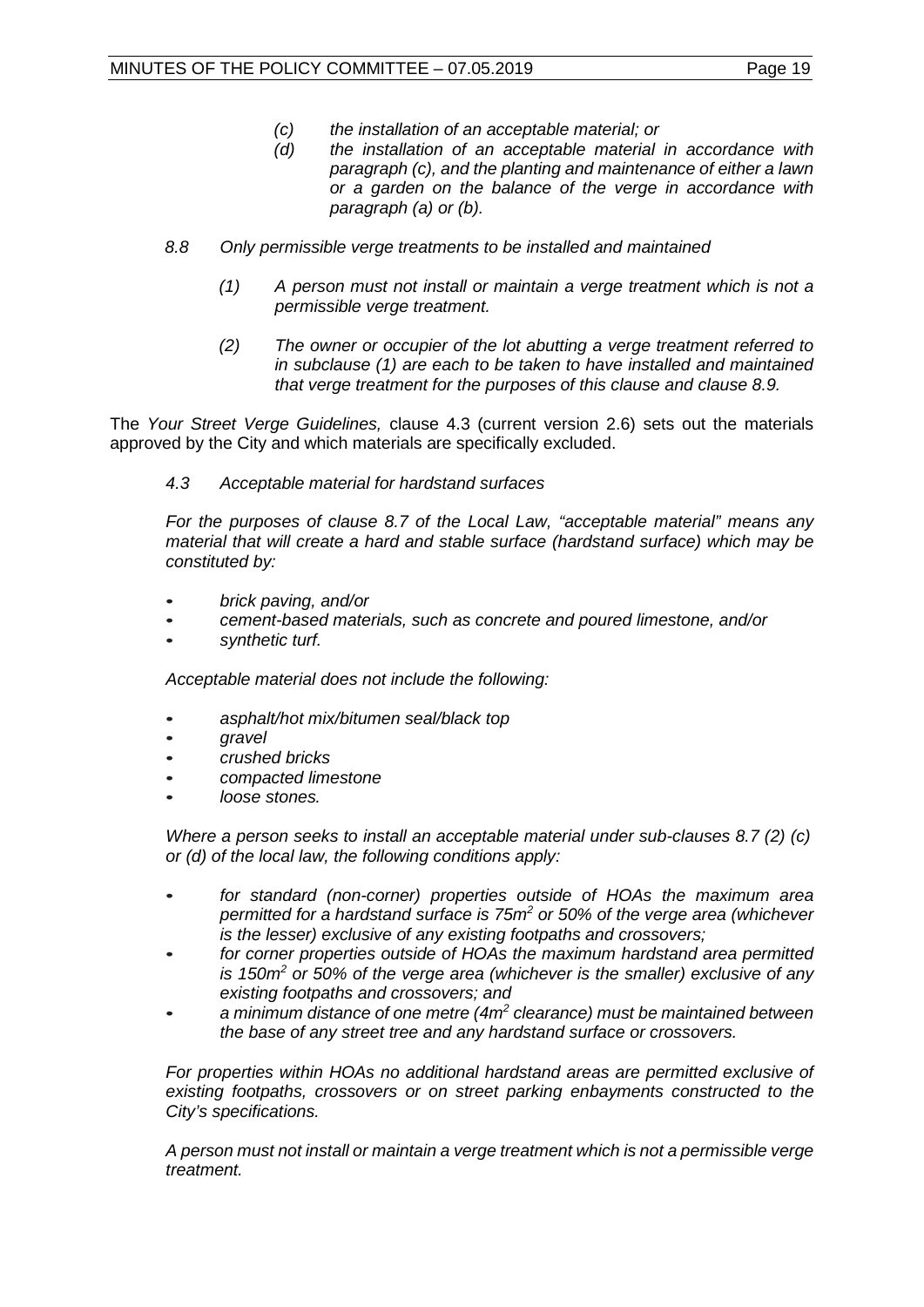## **DETAILS**

Among the issues that officers have dealt with in applying and enforcing the local law and street verge guidelines is that they are relatively rigid. In practice there are a myriad of different circumstances and situations in regard to verge treatments and while the requirements may be clear their application may in some of these cases not achieve a worthwhile outcome. It is suggested that the current relatively rigid approach has put an unnecessary burden both on officers required to do the enforcement and the property owners required to make changes to their verge treatments.

By way of example, materials that are unacceptable include gravel, crushed brick and loose stones. The issue being that these types materials can potentially be dangerous if they were to spread to footpaths or the road surface. The approach therefore has been to not permit any form of these materials in a verge treatment. But there are some very well-designed verge treatments that have used various forms of stone in the landscaping in a way that is very unlikely to move or spread and yet retains permeability and does not contribute to water runoff while being aesthetically pleasing.

It is suggested that a more flexible outcomes-based approach to enforcing the local law would result in a better outcome for all.

A new 'Your Street Verge Guidelines' has been developed (Attachment 1 refers). There are a number of minor changes from the previous Verge Guidelines, but the three principle sets of changes are as follows:

- Inclusion of an Objective, section 2, to make it clear what the outcome is that is trying to be achieved as opposed to being just a matter of compliance.
- The section on landscaping of verge with lawn and / or garden (excluding hardstand areas) now provides for the use of inorganic mulches blue metal, pea gravel or similar when incorporated within a garden bed (Attachment 1 section 5.1 (5) refer.
- The section on hardstand surfaces (previously section 4.3 as shown above) has been rewritten as Hardstand Treatment, section 5.2.

The rewritten Hardstand Treatment, section 5.2, now includes in relation to acceptable material the outcomes that are to be achieved (the first set of dot points). As well, the acceptable materials of brick paving, cement-based materials such as poured limestone, concrete and synthetic turf rather than a finite list as previously are now listed as examples (the second set of dot points) and it is made clear that acceptable materials are not limited to this list. Finally, the hardstand material that is not acceptable (the third set of dot points) is also listed as examples and it is made clear that acceptable materials are not limited to this list. The list of examples also has context included to demonstrate what the outcome trying to be achieved or avoided is.

## **Issues and options considered**

There are a couple of ways that a more flexible approach could be taken.

## Option 1

The City could consider re-defining the acceptable materials. This would be a risky course of action because it is impossible to cover off all situations in which they may be applied particularly if someone was subsequently injured by these materials which have for a long time been considered hazardous. It is noted that the *Western Australian Local Government Association Model Local Law for Public Property* also identifies the same type of materials as hazardous as those identified by the City.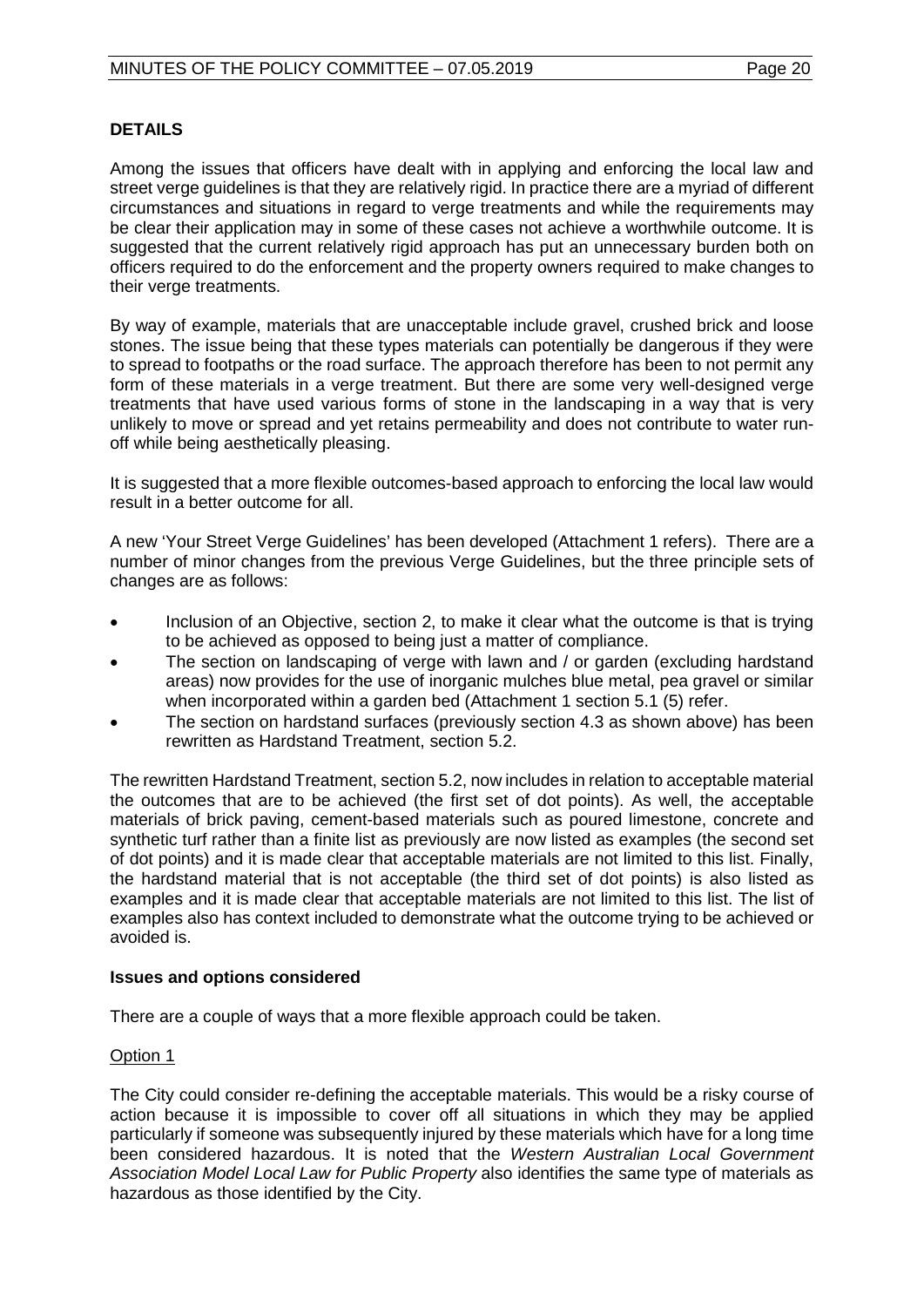The current acceptable materials reflect the nature and type of the most suitable treatments, both for hard stand and soft landscaping while providing a degree of choice to the community to develop approved verge treatments to suit their needs. While re-defining acceptable materials is not recommended, it is acknowledged that they could be better explained by setting out the outcome that is trying to be achieved.

## Option 2

The City could rather than re-defining acceptable materials provide flexibility and change the approach to how the requirements for these are applied with the key element being the outcome that is achieved.

The would require a revision of the *Your Street Verge Guidelines* to include:

- an Objective that articulates the outcome
- making it clear that landscaping is to be of a nature that does not create any undue hazard
- allowing the use of previously unacceptable materials in garden beds
- setting out what is trying to be achieved or the hazard that is trying to be avoided with certain treatment types.

Revising the Street Verge Guidelines to achieve a more flexible outcomes-based approach is the recommended option. A revised *Your Street Verge Guidelines* (version 3.0 May 2019) is at Attachment 1 to this Report which reflects the outcomes-based approach described above.

## **Legislation / Strategic Community Plan / policy implications**

| Legislation                     | Local Government and Public Property Local Law 2014.                                                                                                                      |  |
|---------------------------------|---------------------------------------------------------------------------------------------------------------------------------------------------------------------------|--|
| <b>Strategic Community Plan</b> |                                                                                                                                                                           |  |
| <b>Key theme</b>                | Community Wellbeing.                                                                                                                                                      |  |
| <b>Objective</b>                | Community safety.                                                                                                                                                         |  |
| <b>Strategic initiative</b>     | Build a community that works in partnership with government<br>and non-government organisations to achieve real and<br>long-lasting improvements in safety and wellbeing. |  |
| <b>Policy</b>                   | Not applicable.                                                                                                                                                           |  |

## **Risk management considerations**

The risk associated with the use of the Street Verge Guidelines is that some residents who have had a verge treatment for several years, and which is non-compliant because of the materials used, will feel aggrieved at being required to make the verge compliant. The revised *Your Street Verge Guidelines* (Attachment 1 version 3.0 May 2019) being an outcomes-based approach helps to mitigate this risk.

With the proposed change in approach to one that is outcome based there is a possibility that some residents who have already undertaken changes to their verge treatment to meet compliance under the previous approach may feel that they were required to make unnecessary changes as it might now comply.

## **Financial / budget implications**

The City's street verge treatment inspection and compliance program, and associated actions are being undertaken within normal operating budgets.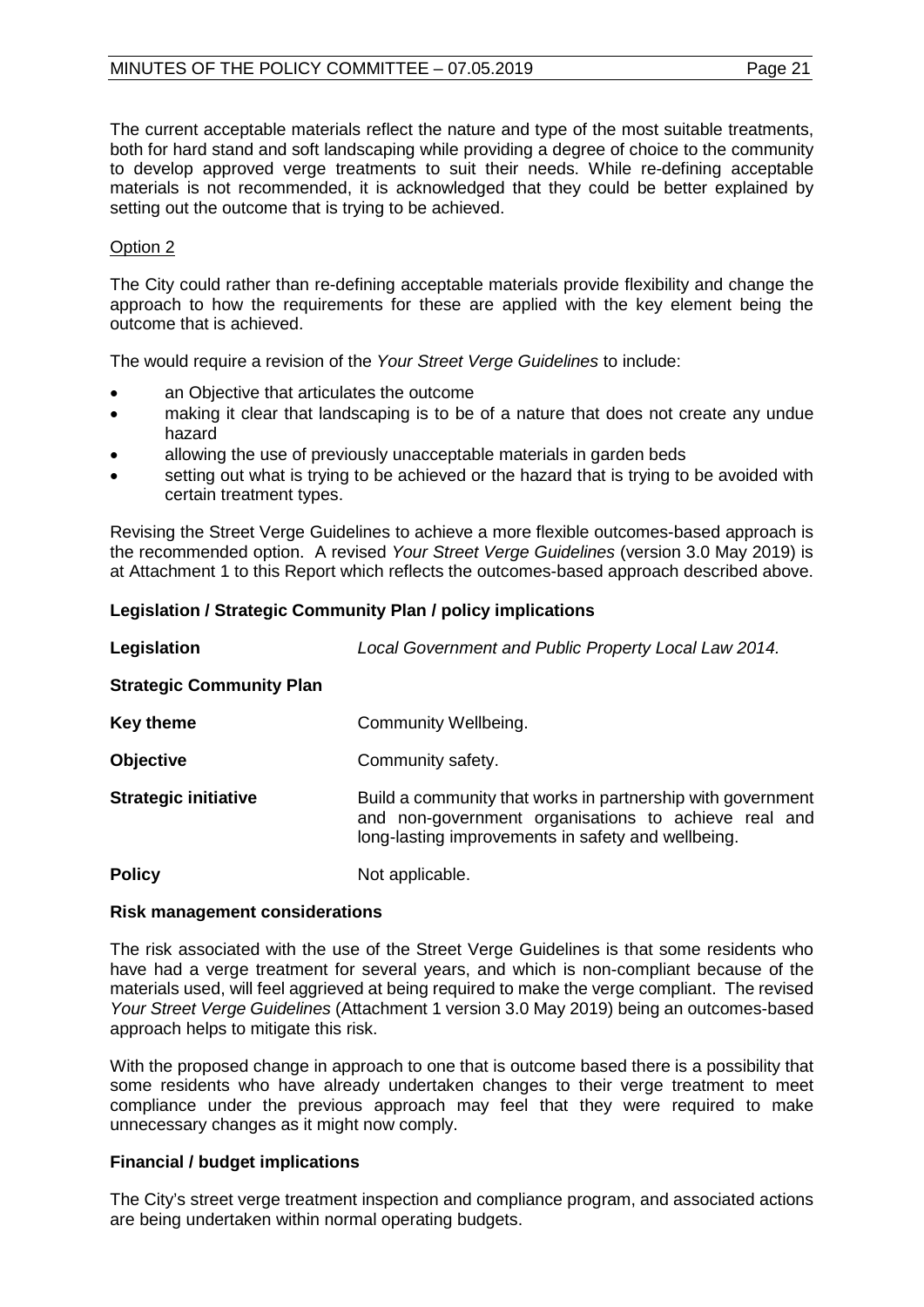## **Regional significance**

Not applicable.

## **Sustainability implications**

The current proliferation of verge hardstand treatments has implications for the management of rainwater run-off and the recharging of groundwater.

## **Consultation**

The City has undertaken a number of proactive measures to assist residents to only install compliant verge treatments. It is hoped these measures will have a significantly positive impact on future verge treatments. Measures include the following:

- *Your Street Verge Guidelines* are sent out with every building and development application and approval.
- Clear and easy to understand educational materials on the City's website.
- Updates and news items on the City's social media platforms.
- When a non-compliant verge treatment has been identified, City officers engage and work with the property owner to achieve compliance.

## **COMMENT**

It is considered that the current provisions of the local law and the revised *Your Street Verge Guidelines* (Attachment 1 refers) in respect to providing for an outcomes-based approach to verge treatments and the use of materials adequately addresses the identified risk management and environmental concerns.

It is acknowledged that some residents find it very difficult to accept that a verge treatment at their property and that has been in place, in some cases for many years, is considered non-compliant and needs to be changed. The City recognises this and provides all the assistance that can reasonably be provided in order to achieve compliance.

## **VOTING REQUIREMENTS**

Simple Majority.

**MOVED Cr Chester, SECONDED Cr Hollywood that the Policy Committee NOTES the revised Your Street Verge Guidelines as at Attachment 1 to this Report offers residents an outcomes-based approach to appropriate and compliant verges within the City of Joondalup.**

#### **The Motion was Put and CARRIED (6/0)**

**In favour of the Motion:** Mayor Jacob, Crs Chester, Fishwick, Hollywood, Norman and Taylor.

#### *Appendix 2 refers*

<span id="page-21-0"></span>*To access this attachment on electronic document, click here: [Attach2agnPOLICY190507.pdf](http://www.joondalup.wa.gov.au/files/committees/POLI/2019/Attach2agnPOLICY190507.pdf)*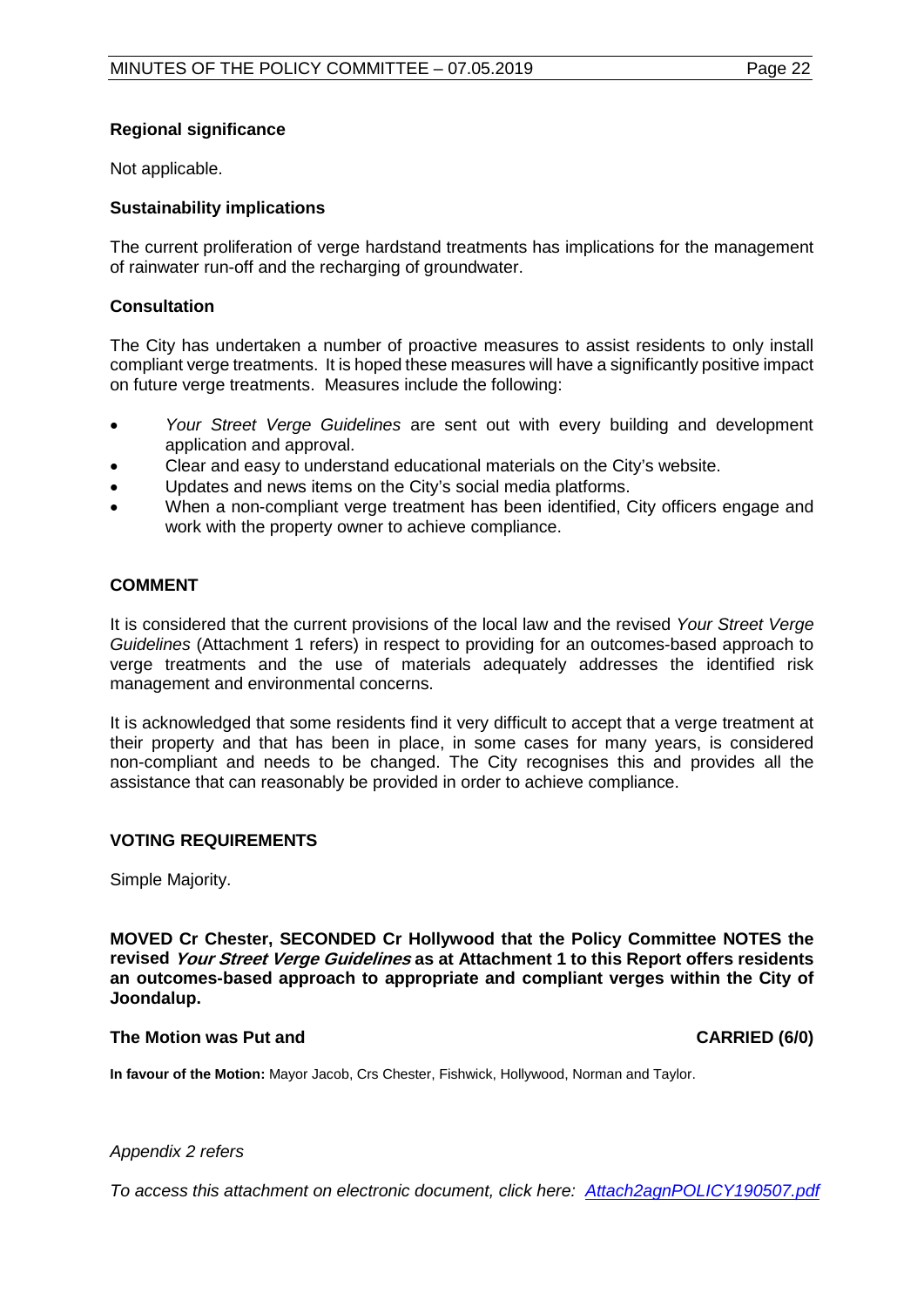## **ITEM 3 COASTAL LIMESTONES HAZARDS POLICY REVIEW**

| <b>AUTHORITY / DISCRETION</b>         | Legislative - includes the adoption of local laws, planning<br>schemes and policies. |                                                                 |
|---------------------------------------|--------------------------------------------------------------------------------------|-----------------------------------------------------------------|
| <b>ATTACHMENTS</b>                    | Attachment 1<br>Attachment 2                                                         | Coastal Limestone Hazards Policy<br>Examples of coastal signage |
| <b>FILE NUMBER</b>                    | 101260, 101515                                                                       |                                                                 |
| <b>RESPONSIBLE</b><br><b>DIRECTOR</b> | Mr Nico Claassen<br>Infrastructure Services                                          |                                                                 |
| <b>WARD</b>                           | All                                                                                  |                                                                 |

## **PURPOSE**

For Council to revoke the *Coastal Limestone Hazards Policy* as part of the Policy Manual Review.

## **EXECUTIVE SUMMARY**

The City's coastal foreshore is a key environmental asset and provides numerous opportunities for passive and active recreation. The natural diversity across the coastline includes limestone cliff faces, coastal heathland and sandy dunes. The City actively manages its coastal areas to maintain the integrity and biodiversity values and to provide safe recreational access for the community.

The nature of the City of Joondalup's coastline means that it is vulnerable to erosion processes which can be increased following disturbance to vegetation. Erosion of coastal structures such as limestone cliffs may pose a safety hazard to users of the coastal foreshore. The *Coastal Limestone Cliff Hazard Policy* was adopted by the Joint Commissioners at the meeting held on 23 November 2004 (CJ279-11/04 refers) to manage and mitigate the potential public hazard risks associated with limestone erosion along the City's coastline.

As part of the 2019 Policy Manual Review, the *Coastal Limestone Hazards Policy* was highlighted for revocation as the operational content listed in the policy has been superseded and duplicated by actions listed in the *Coastal Infrastructure Adaptation Plan, Coastal Foreshore Management Plan* and the City's *Capital Works Program*.

Since the policy was last reviewed in 2012, at its meeting held on 15 May 2018 (CJ082-05/18 refers), Council adopted its *Coastal Infrastructure Adaptation Plan 2018-2026,* which addresses coastal vulnerability and coastal public safety risk and recommends the City's coastal cliff hazard audits are reviewed and action taken to improve public safety. The City's *Coastal Foreshore Management Plan 2014-2024* also recommends regular inspection and risk assessment of limestone cliff areas within the foreshore reserve.

Many of the initiatives within these plans are embedded into operational business-as-usual services delivered by the City through its *Five Year Capital Works Program*. For example, the City's *Coastal Fencing Program* and the *Conservation Reserves Signage Program* commit on-going funding to the maintenance and installation of fencing and educational signage along the coastal dual-use pathway to mitigate and discourage access to high-risk limestone cliff locations.

*It is therefore recommended that Council revokes the Coastal Limestone Hazards Policy as shown in Attachment 1 to this Report.*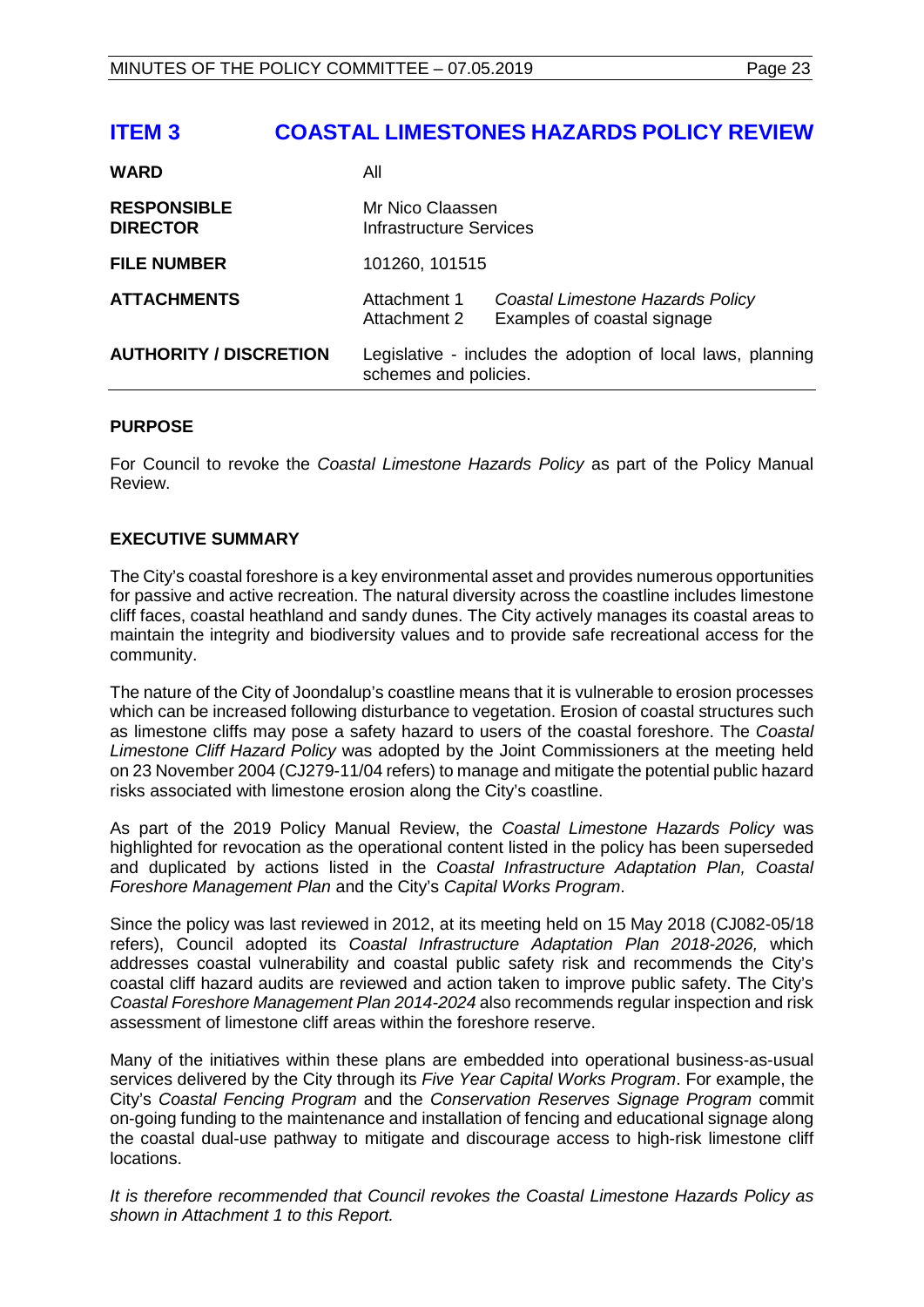## **BACKGROUND**

The nature of the City's coastline means that it is vulnerable to erosion processes which can be increased following disturbance to vegetation. Erosion of coastal structures such as limestone cliffs may pose a safety hazard to users of the coastal foreshore. The *Coastal Limestone Hazards Policy* was adopted by the Joint Commissioners at the meeting held on 23 November 2004 (CJ279-11/04 refers) to manage and mitigate the potential public hazard risks associated with limestone erosion along the City's coastline.

The policy has undergone two minor reviews since it was first adopted. At its meeting held on 11 October 2005 (CJ206-10/05 refers), Council adopted a proposed policy name change to *Coastal Limestone Hazards Policy* and removed an operational reference to the City's risk management strategies and the actions in place to mitigate coastal hazards. During the 2012 review, only minor wording changes were suggested to improve readability as the purpose and intention of the policy remained unchanged. Council subsequently adopted the revised policy at its meeting held on 15 May 2012 (CJ093-05/12 refers). The policy has remained unchanged since it's review in 2012.

## *Coastal Infrastructure Adaptation Plan 2018-2026*

The City's *Coastal Infrastructure Adaptation Plan 2018-2026* was endorsed by Council at its meeting held on 15 May 2018 (CJ082-05/18 refers) to ensure the City is adequately prepared to adapt to current and future coastal hazards and risk to City infrastructure and assets is minimised. In developing the plan, public safety risks associated with access areas above and below the cliffs was highlighted and an action to review previous audits of the City's coastline to identify any potential coastal cliff hazards and make recommendations to improve public safety was included within the plan.

The City has previously undertaken an audit to identify any coastal cliff hazards and has installed signage to warn visitors to the area. The City will review the outcomes of the previous audit; determine if there have been any changes to the cliff hazard areas and make recommendations to improve existing warning signage or access restrictions.

## *Coastal Foreshore Management Plan 2014 – 2024*

The City's *Coastal Foreshore Management Plan 2014-2024* was endorsed by Council at its meeting held on 21 October 2014 (CJ193-10/14 refers) to provide direction for the ongoing management of the City's coastal natural areas over a period of 10 years. The plan describes the potential environmental impacts, risks and threats that are likely to affect the biodiversity values of the area.

This plan highlights that the rocky coastline that occurs along parts of the City's foreshore can potentially pose a risk to the public through natural and enhanced degradation processes, such as ongoing erosion resulting in cracking and collapse of limestone structures. To mitigate such risks, the plan recommends that the City should continue to implement a formal inspection and risk assessment of limestone cliff areas within the foreshore reserve and limit access to areas that are potentially unsafe.

## Capital and Operational Works Program

The City discourages access to high-risk limestone cliff locations through the installation of fencing infrastructure and educational signage along the coastal dual-use pathway. Coastal fencing is utilised along the entire length of the City's coastline and serves the predominant purpose of discouraging access to coastal reserve areas, as well as ensuring the safety of coastal visitors within locations considered to be of high-risk, such as limestone cliff face areas.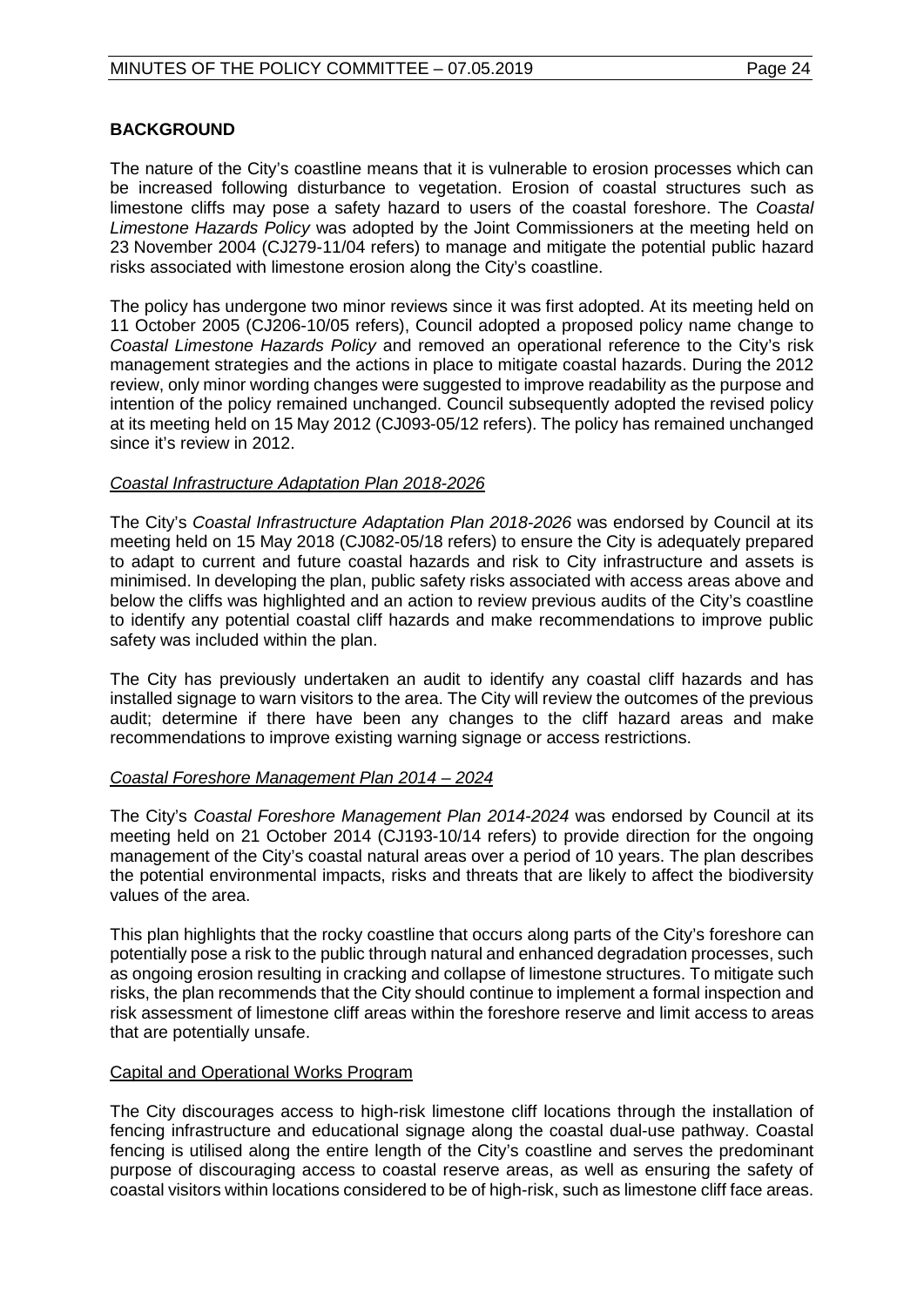The *Coastal Fencing Program* and the *Conservation Reserves Signage Program* under the City's *Capital Works Program* aims to mitigate risk of injury and misadventure associated with limestone cliffs as well as protect native vegetation and support dune restoration by preventing public access. The City maintains signage and fencing on the coastal pathways at locations identified as being of significant risk of limestone hazards. This is managed through the *Foreshore Reserves Operational Maintenance Program*. Examples of current signage can be found in Attachment 2 to this Report.

## **DETAILS**

The City's policies are regularly reviewed to ensure their continued relevance and applicability. The *Coastal Limestone Hazards Policy* was identified for revocation as part of the 2019 Policy Manual Review as it contains operational content which is duplicated and superseded by actions identified in other City plans.

Reasons for revocation of this policy are as follows:

- The policy details actions of an operational nature, which is not appropriate for a City policy.
- Actions contained within the policy have been duplicated and superseded by the *Coastal Infrastructure Adaptation Plan, the Coastal Foreshore Management Plan* and the *Capital Works Program*.

## Local Government Comparison

An analysis of other local governments was undertaken to inform the review of the City's *Coastal Limestone Hazards Policy*.

Of the 10 local governments that have coastal limestone outcrops between Gingin and Margaret River, only the City of Joondalup has a policy relating to coastal limestone hazards. Five of the local government authorities have actions within endorsed plans which mitigate risks associated with coastal limestone hazards, while four have a coastal fencing program and three have installed signs to deter members of the public from accessing high risk areas of coastal limestone. These policies and plans are outlined in the table below.

| <b>Name of Local</b><br>Government | <b>Policy</b> | <b>Mechanisms in Place</b>                       |
|------------------------------------|---------------|--------------------------------------------------|
| City of Joondalup                  | Yes           | Coastal Infrastructure Adaptation Plan 2018-2026 |
|                                    |               | Coastal Foreshore Management Plan 2014-2024      |
|                                    |               | <b>Coastal Fencing Program</b>                   |
|                                    |               | <b>Conservation Reserves Signage Program</b>     |
| Shire of Gingin                    | <b>No</b>     | Coastal safety warning signage (Seabird)         |
| City of Wanneroo                   | No.           | Coastal Monitoring Program - Coastal Fencing     |
| City of Stirling                   | <b>No</b>     | Coastal Foreshore Action Plans - Coastal Fencing |
| City of Nedlands                   | <b>No</b>     | N/A                                              |
| <b>Town of Cottesloe</b>           | No.           | Natural Areas Management Plan                    |
| City of Fremantle                  | <b>No</b>     | N/A                                              |
| City of Mandurah                   | <b>No</b>     | Coastal Walkway Fencing Program                  |
| Shire of Busselton                 | <b>No</b>     | <b>Coastal Adaptation Plan</b>                   |
| Shire of Augusta                   | <b>No</b>     | Foreshore Development Plans - Coastal signage    |
| <b>Margaret River</b>              |               |                                                  |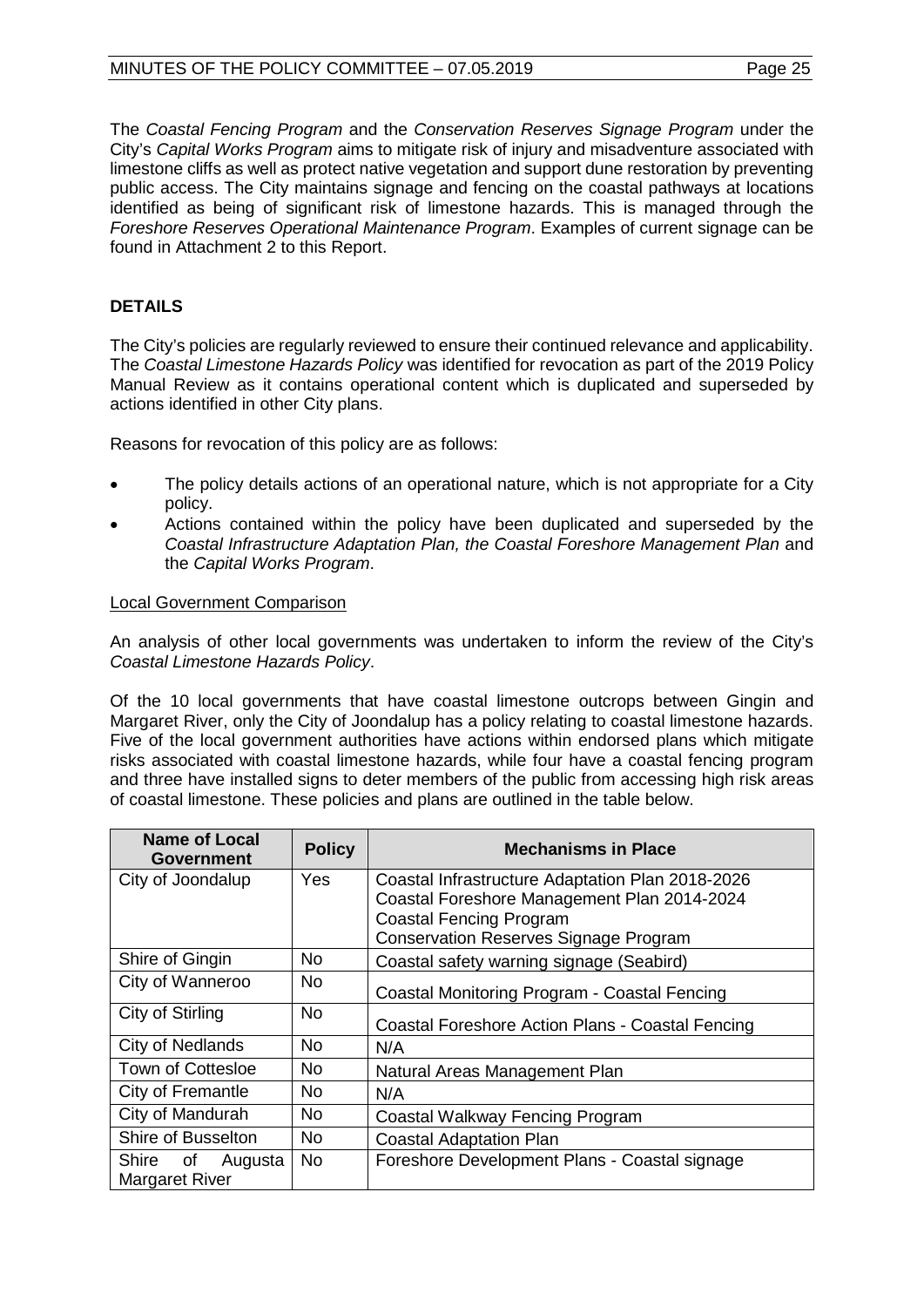This comparison supports the recommendation that the *Coastal Limestone Hazards Policy* should be revoked as other local governments manage associated risks through similar operational activities to the City of Joondalup and do not require a formal policy position to facilitate this.

## **Issues and options considered**

Council has the option to either:

- revoke the *Coastal Limestone Hazards Policy*, as shown in Attachment 1 to this Report
- suggest modifications to the *Coastal Limestone Hazards Policy* or
- retain the *Coastal Limestone Hazards Policy* in its current format, as shown in Attachment 1 to this Report.

The recommended option is to revoke the *Coastal Limestone Hazards Policy.*

## **Legislation / Strategic Community Plan / Policy implications**

**Legislation** Not applicable.

**Strategic Community Plan**

- **Key theme** Community Wellbeing
- **Objective** Community Safety.

For residents to feel safe and confident in their ability to travel and socialise within the community.

- **Strategic initiative** Build a healthy community that is aware of and responsive to current public health risks.
- **Policy** *Coastal Limestone Hazards Policy.*

## **Risk management considerations**

The City is committed to ensuring hazards relating to coastal limestone erosion are appropriately mitigated through implementation of the *Coastal Infrastructure Adaptation Plan 2018-2026* and the *Capital Works Program*. As such, there would be no increased risk to the community in revoking the *Coastal Limestone Hazards Policy*.

## **Financial / budget implications**

Approximately \$100,000 is allocated annually to the renewal of fences along the coastline through the City's *Five Year Capital Works Program* - Coastal Fencing. Signage regarding coastal limestone hazards are installed and maintained as a component of the City's *Five Year Capital Works Program* - Conservation Reserves Signage, to which approximately \$60,000 is allocated annually. These funds are used to provide signage in the City's conservation reserves. This detail is outlined in the table below: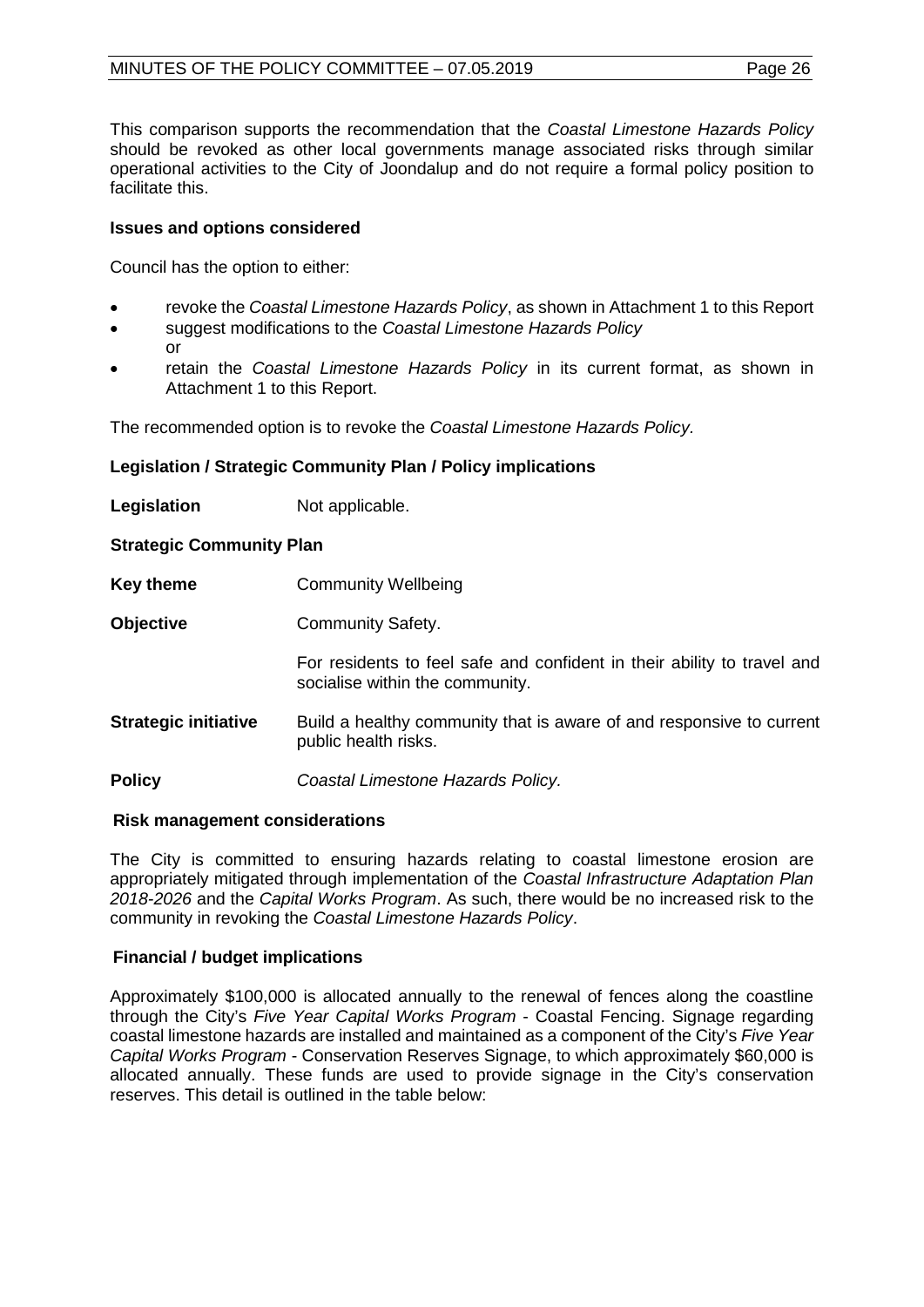| <b>Financial Year</b> | <b>Coastal Fencing</b><br>Program | <b>Conservation Reserves</b><br><b>Signage Program</b> |
|-----------------------|-----------------------------------|--------------------------------------------------------|
| 2018-19               | \$85,000                          | \$60,000                                               |
| 2019-20               | \$100,000                         | \$60,000                                               |
| 2020-21               | \$110,000                         | \$60,000                                               |
| 2021-22               | \$120,000                         | \$70,000                                               |
| 2022-23               | \$120,000                         | \$70,000                                               |

As this funding is allocated through the *Capital Works Program*, revocation of the *Coastal Limestone Hazards Policy* would have no financial implications for the City.

## **Regional significance**

The Western Australian Local Government Association (WALGA) has been undertaking considerable work relating to a coastal vulnerability policy to support and advocate for coastal local governments. The City will continue to engage with WALGA and remain cognisant of WALGA's work in this area.

## **Sustainability implications**

Not applicable.

## **Consultation**

Consultation with the City's insurer, LGIS WA, has confirmed that revoking the *Coastal Limestone Hazards Policy* will have no implications to the provision of insurance cover, as the City will manage the risks relating to the coastal limestone within its *Coastal Infrastructure Adaption Plan* and *Capital Works Program*.

#### **COMMENT**

The on-going review of the City's Policy Manual aims to increase consistency and relevance and reduce duplication and operational content. While the City remains committed to managing the risks associated with coastal limestone, the *Coastal Limestone Hazards Policy* has now been duplicated and superseded by actions contained within the *Capital Works Program* and *Coastal Infrastructure Adaptation Plan*. As such, it is recommended that the policy is revoked by Council.

#### **VOTING REQUIREMENTS**

Simple Majority.

## **MOVED Cr Fishwick, SECONDED Cr Taylor that Council REVOKES the** *Coastal Limestone Hazards Policy* **provided at Attachment 1 to this Report.**

#### **The Motion was Put and CARRIED (6/0)**

**In favour of the Motion:** Mayor Jacob, Crs Chester, Fishwick, Hollywood, Norman and Taylor.

#### *Appendix 3 refers*

*To access this attachment on electronic document, click here: [Attach3agnPOLICY190507.pdf](http://www.joondalup.wa.gov.au/files/committees/POLI/2019/Attach3agnPOLICY190507.pdf)*